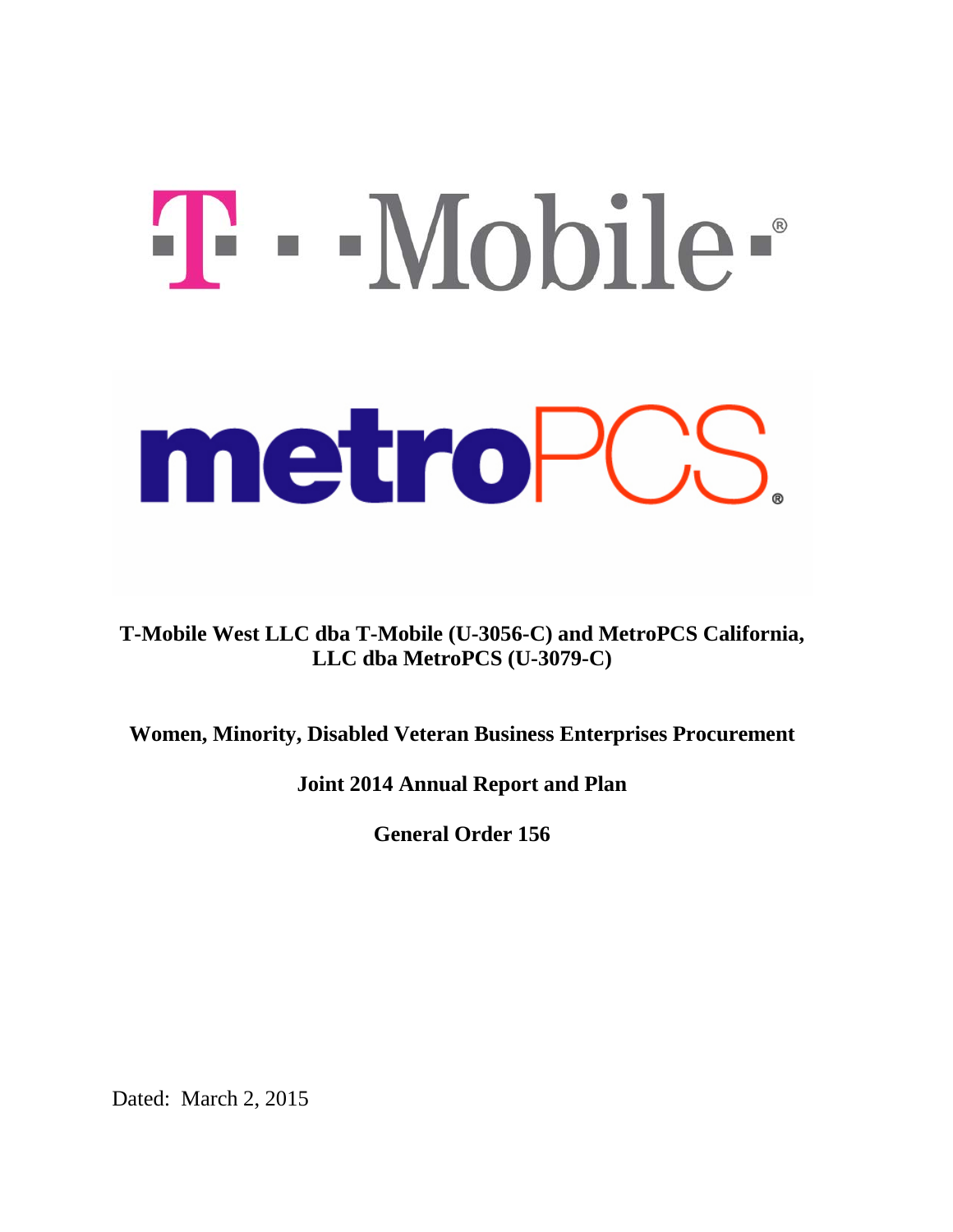### **INTRODUCTION**

California Public Utilities Commission ("Commission") General Order 156 requires that certain companies with gross annual revenues exceeding \$25 million provide information related to their Women, Minority, Disabled Veteran Business Enterprise ("WMDVBE") procurement activities and their plans to achieve short, medium, and longterm supplier diversity program goals. This information is currently to be provided to the Commission on March  $1<sup>st</sup>$  of each calendar year in the form of an Annual Report and Plan as set forth in the General Order.

To that end, T-Mobile West LLC, dba T-Mobile and MetroPCS California, LLC, dba MetroPCS (referred to collectively for purposes of this report as "T-Mobile") have prepared the following joint WMDVBE Procurement Report (the "Report") in an effort to support the Commission's and the Legislature's goals in this arena and to facilitate further discussion on the topic of WMDVBE procurement.<sup>[1](#page-1-0)</sup> The Report is intended to summarize T-Mobile's WMDVBE-related activities for the period from January 1 through December 31, 2014 , as well as its current plans to achieve short, medium, and long-term supplier diversity program goals.

Promoting diversity is a key component of T-Mobile's overall corporate philosophy and increased diversity procurement is one of the core components of putting that philosophy into practice. T-Mobile relies on the contributions of businesses that are owned by individuals of diverse backgrounds in order to deliver the best products, with the greatest value, to an increasingly diverse marketplace. As noted below, T-Mobile has made significant progress over the past year in the development of its Supplier Diversity program which is highlighted by the approximately 10*% increase* in T-Mobile's (i.e., the combined T-Mobile and MetroPCS) WMDVBE spend.

T-Mobile is dedicated to continued progress in the area of WMDVBE procurement and to building on its relationship with the Commission, WMDVBE suppliers, strategic vendors and other utilities to enhance its program in the coming years.

 $\overline{a}$ 

<span id="page-1-0"></span>As noted separately in both MetroPCS' and T-Mobile's 2013 General Order 156 Reports, the merger of their respective parent companies in 2013 contemplated that the California operating companies will continue to operate as separate entities. However, the 2013 transaction also contemplated that certain operational elements of the parent companies would be consolidated including, but not limited to, network assets and procurement activities. That consolidation process, at least with respect to procurement and supplier diversity operations, began in January 2014 and thus the companies are submitting this joint report.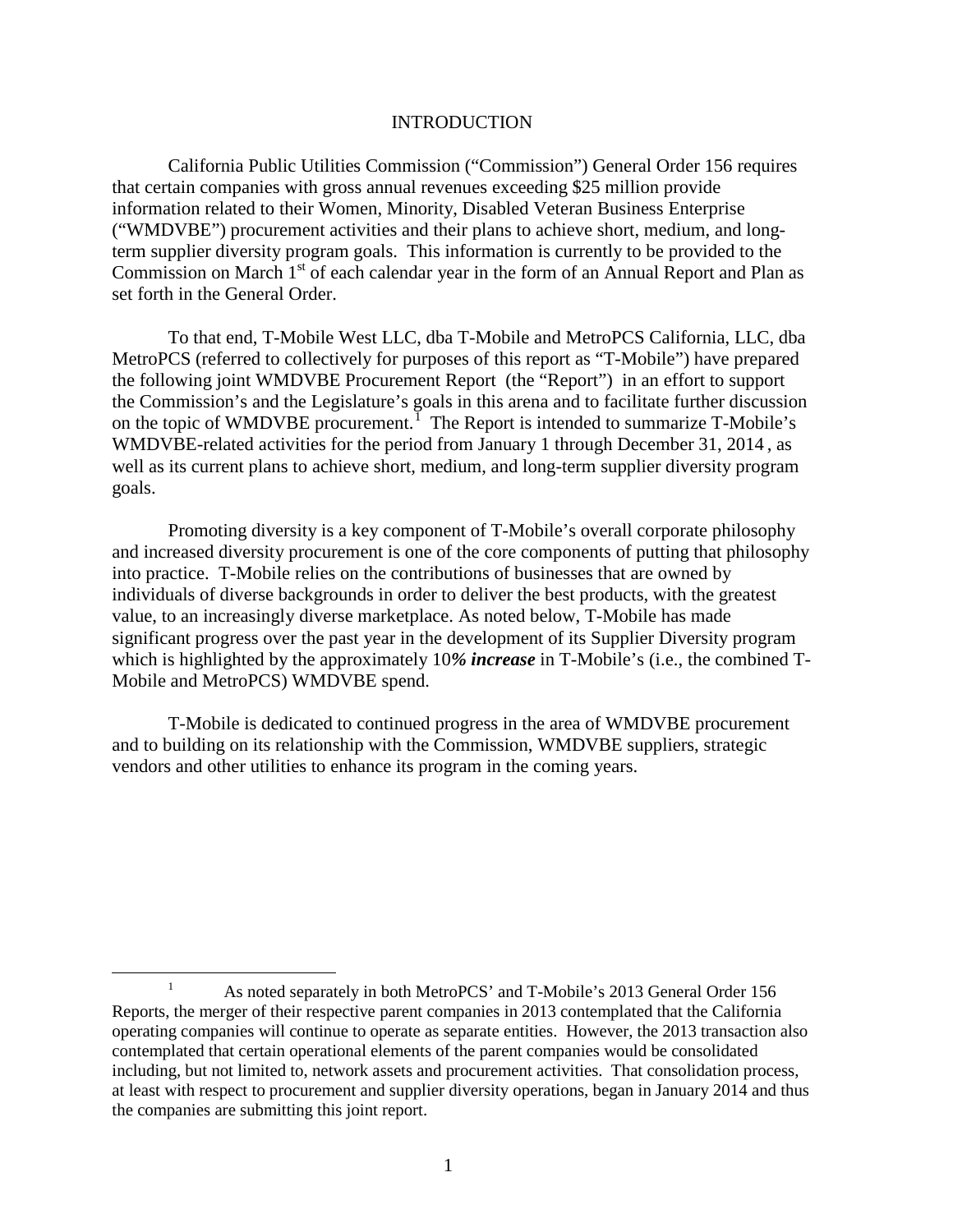### **2014 ANNUAL REPORT**

### **T.1.1 DESCRIPTION OF WMDVBE PROGRAM ACTIVITIES**

T-Mobile remains committed to establishing and maintaining a diverse supplier base and the internal infrastructure necessary to promote participation of WMDVBEs in its procurement of goods and services. As discussed in more detail below, T-Mobile further expanded its efforts to create a robust supplier diversity program over the past year and was able to – once again – significantly increase its diversity procurement over this time period.

In brief, T-Mobile's key Supplier Diversity Program Objectives are to:

- Reach out to and engage current and prospective diverse suppliers that are able to provide competitive and innovative services to the Company and its customers.
- Encourage prime suppliers to utilize diverse businesses as subcontractors.
- Seek opportunities to assist diverse suppliers through instruction, mentoring and other activities.
- **Provide timely and accurate data and analytics information to internal** purchasers.
- Increase overall awareness of the value of supplier diversity within the Company.

### A. INTERNAL PROGRAM ACTIVITIES

T-Mobile's Supplier Diversity team continues to develop and implement strategies and programs that help T-Mobile achieve its goals. These efforts include the following:

- $\triangleright$  Procurement Policy
- $\triangleright$  Communication and Training
- Supplier Diversity Processes and Procedures
- $\triangleright$  Diversity and Inclusion
- $\triangleright$  Tier II Supplier Diversity Procurement
- $\triangleright$  In-person/Virtual Prospective Supplier Meetings
- WMDVBE Supplier Certification, Verification and Registration
	- > T-Mobile Procurement Policy
		- Maintain T-Mobile's procurement policy to be consistent with, and otherwise promote, the Commission's goals as set forth in General Order 156.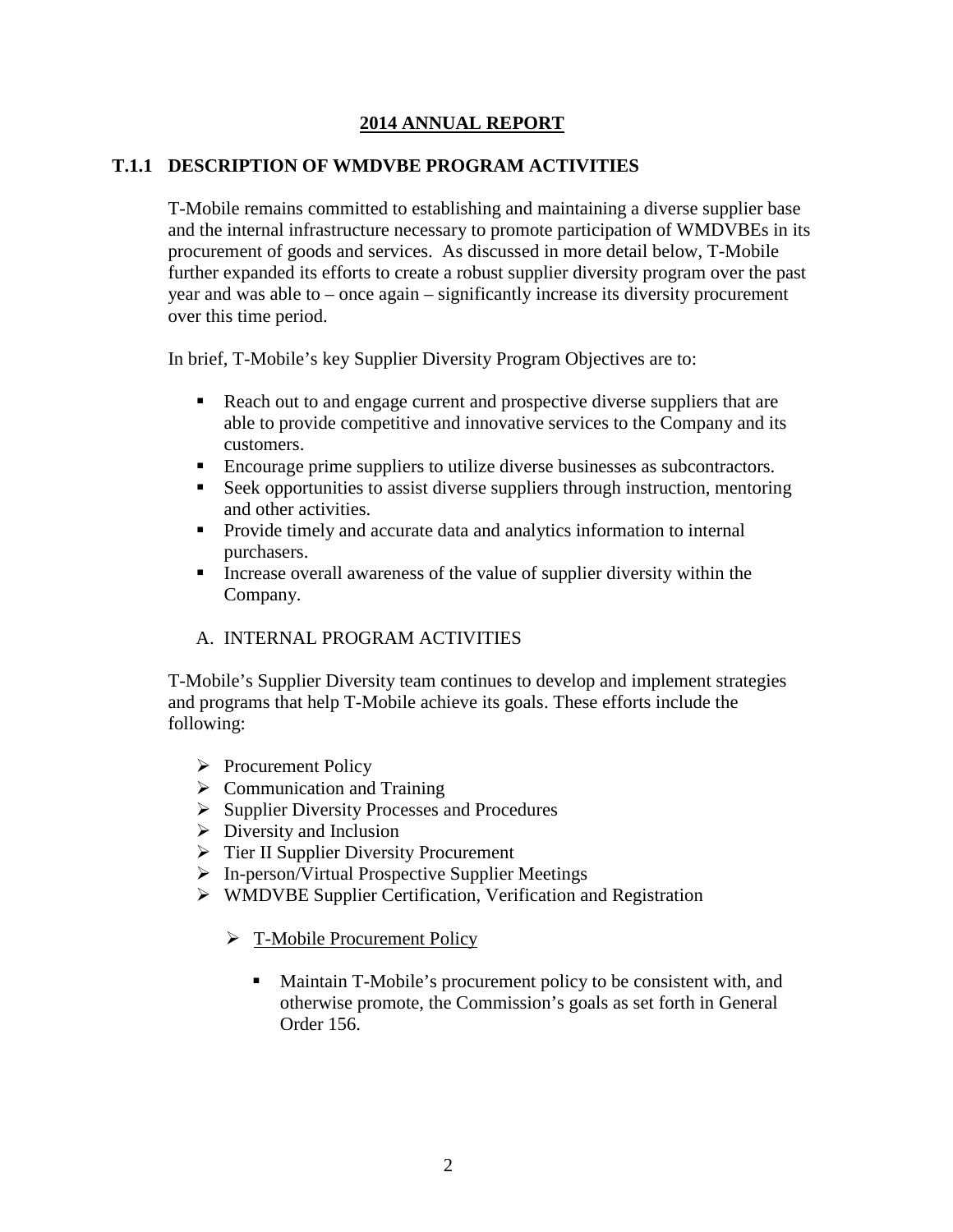- $\triangleright$  Communication & Training
	- Developed innovative ways to train employees, and purchasing professionals in particular, on the benefits of Supplier Diversity.
	- T-Mobile's Senior Vice President of Procurement & Supply Chain promoted the use of WMDVBE suppliers by posting information on the companywide intranet.
	- Provided regular updates to leadership on contracting with WMDVBE suppliers.
	- T-Mobile's Supplier Diversity team, in collaboration with Marketing, developed and placed advertisements in Vetreprenuer Magazine as part of our effort to recruit Disabled Veteran Business Enterprises (see copies of the advertisements below).



 Developed and produced multimedia training materials for employees to further create awareness around supplier diversity and explain what employees can do to facilitate participation of WMDVBE's in subcontracting opportunities. Additionally, as noted in the 2015 Plan below, T-Mobile is producing informational materials that introduce T-Mobile, explains the Supplier Diversity Program and how eligible enterprises can become T-Mobile suppliers.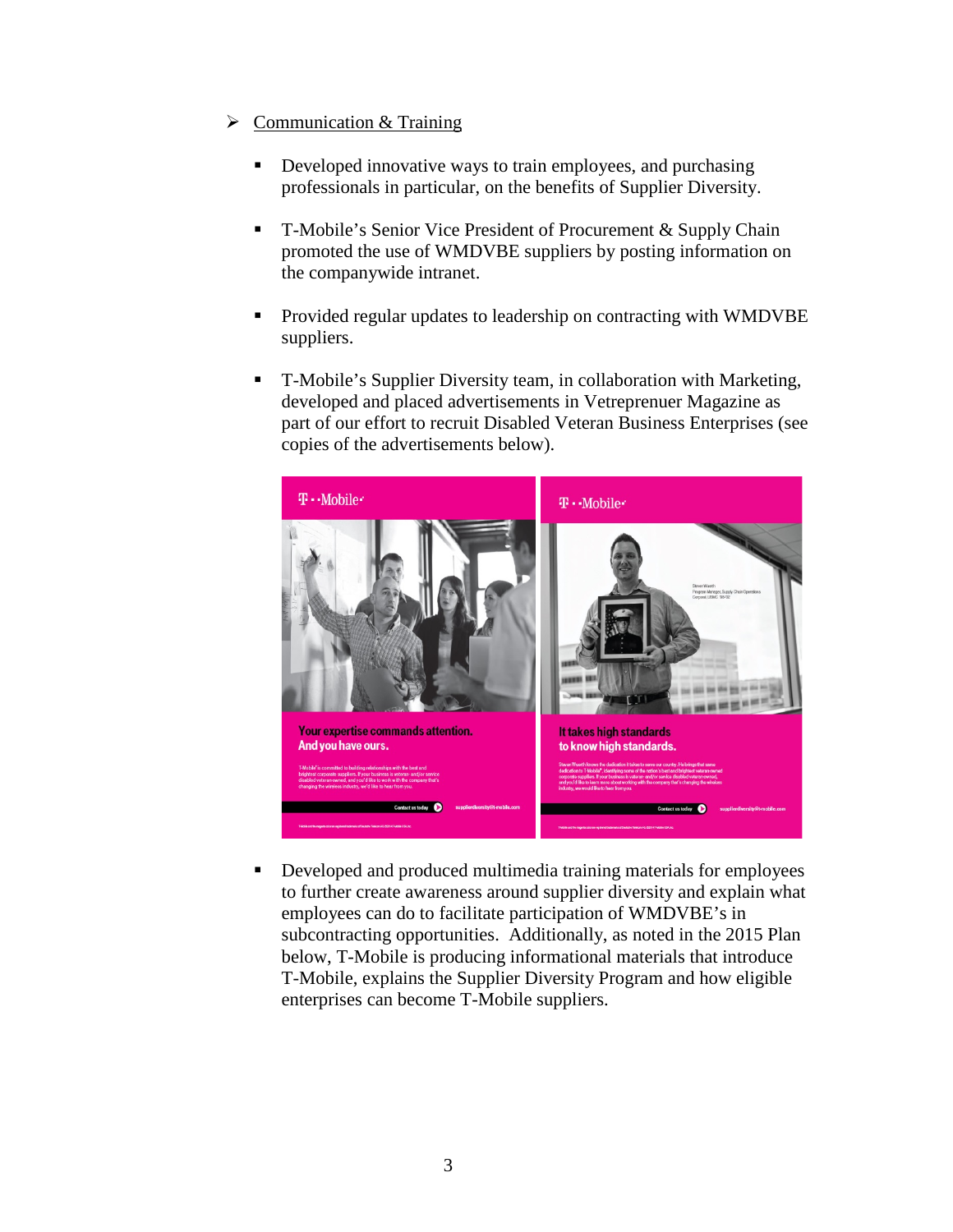- $\triangleright$  Supplier Diversity Processes & Procedures
	- T-Mobile's Supplier Diversity team continues to work closely with the various procurement teams to integrate supplier diversity strategies into each commodity strategy.
	- In 2014, T-Mobile upgraded its procurement management system to incorporate Supplier Diversity processes and procedures including specific information regarding certification by the Clearinghouse.
	- **T**-Mobile partnered with a 3<sup>rd</sup> party supplier to provide a robust search function for WMDVBE suppliers. This database allows T-Mobile procurement professionals to specifically search for WMDVBE suppliers by certification, state and ethnicity.
- $\triangleright$  Diversity & Inclusion
	- T-Mobile's Supplier Diversity team has partnered with the Diversity & Inclusion team in the Human Resources Department on numerous initiatives.
	- T-Mobile, for the first time, publically released the diversity statistics of its customer and employee base. T-Mobile's employee base is  $60\%$ <sup>[2](#page-4-0)</sup> minority and its customer base is  $53\%$  $53\%$  $53\%$ <sup>3</sup> minority.
	- T-Mobile's CEO, John Legere made a statement stating, *"Our diversity is not only a huge source of pride; it's also a massive competitive advantage. T-Mobile's diversity fuels better ideas – the very ideas that are driving our Un-carrier revolution forward."*
	- In anticipation of the implementation of AB 1678, the Supplier Diversity team is partnering with the Pride Network to recruit and identify LGBT suppliers.
- > Tier II Supplier Diversity Procurement
	- T-Mobile developed a Tier II template for its prime suppliers to use for reporting diversity spend. All prime suppliers reporting Tier II spend are required to report the annual spend by supplier and to provide a copy of the Tier II supplier's certification. [4](#page-4-2)

<span id="page-4-0"></span> $\overline{a}$ 

<sup>&</sup>lt;sup>2</sup> Source: T-Mobile Human Resources, July 1, 2014

<sup>&</sup>lt;sup>3</sup> Source: Based on Q1 2014 data from Market Strategies International.

<span id="page-4-2"></span><span id="page-4-1"></span><sup>&</sup>lt;sup>4</sup> T-Mobile notes that it believes that this likely results in underreporting of WMDVBE procurement as not all prime suppliers are able to track their spend directly to certified Tier II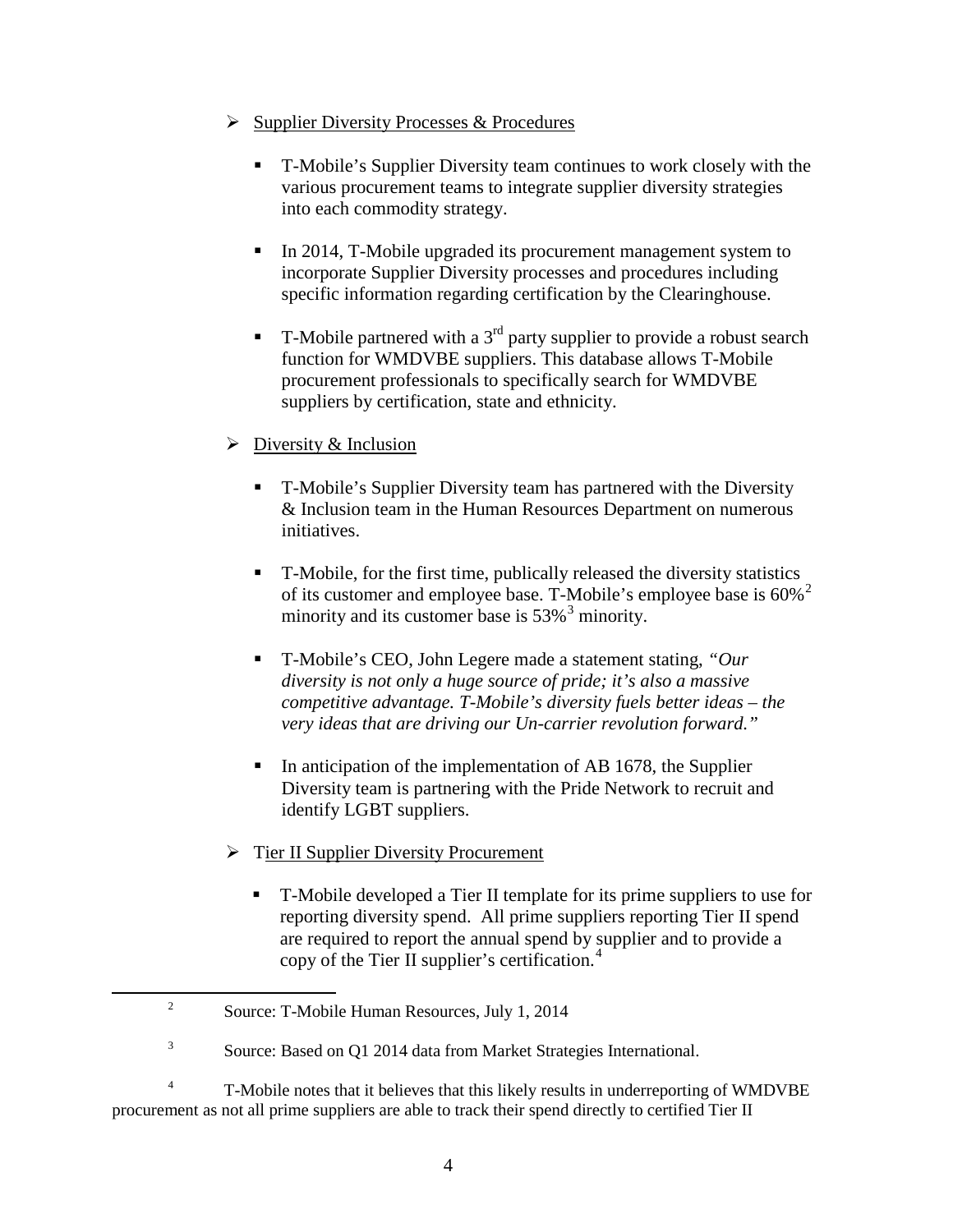- $\triangleright$  In-person/Virtual Prospective Supplier Meetings
	- The Supplier Diversity team continued to meet with prospective WMDVBE suppliers in person, on the phone or in virtual meetings. The Supplier Diversity team met with over 100 suppliers in 2014.

### WMDVBE Supplier Certification, Verification and Supplier Registration

- T-Mobile now requires all eligible WMDVBE suppliers to become certificated by the Supplier Clearinghouse. [5](#page-5-0)
- T-Mobile encourages its Tier II eligible suppliers to become certified by the Clearinghouse. Where feasible, T-Mobile mandates its prime suppliers to have its Tier II suppliers become certificated.

In anticipation of the implementation of AB 1678, T-Mobile has instructed Dun & Bradstreet to partner with the National Gay & Lesbian Chamber of Commerce to receive feeds for certification to match to our supply base.

# B. EXTERNAL PROGRAM ACTIVITIES

In 2014, T-Mobile continued to expand on its external presence in the following areas:

- $\triangleright$  Meetings, Conferences and Events
- $\triangleright$  Corporate Partnerships
- $\triangleright$  Awards and Recognition
- $\triangleright$  Presentations and Community Engagement
- $\triangleright$  Meetings, Conference and Events
	- Became an active member of the Joint Utilities Committee, partnering with other utilities on issues relating to General Order 156, diversity procurement and best practices.

providers. Nonetheless, T-Mobile continues to work with its suppliers to facilitate their ability to report Tier II spending to the fullest extent possible. At the same time, T-Mobile encourages the Commission to revisit its reporting and auditing requirements for Tier II spend which seems overly restrictive.  $\overline{a}$ 

<span id="page-5-0"></span><sup>5</sup> Although T-Mobile has been very successful in encouraging qualified WMDVBEs to get certified by the Clearinghouse, T-Mobile supports the continued expansion of the Clearinghouse's list of accepted certifying entities so that utility data more accurately and fully reflects actual WMDVBE procurement.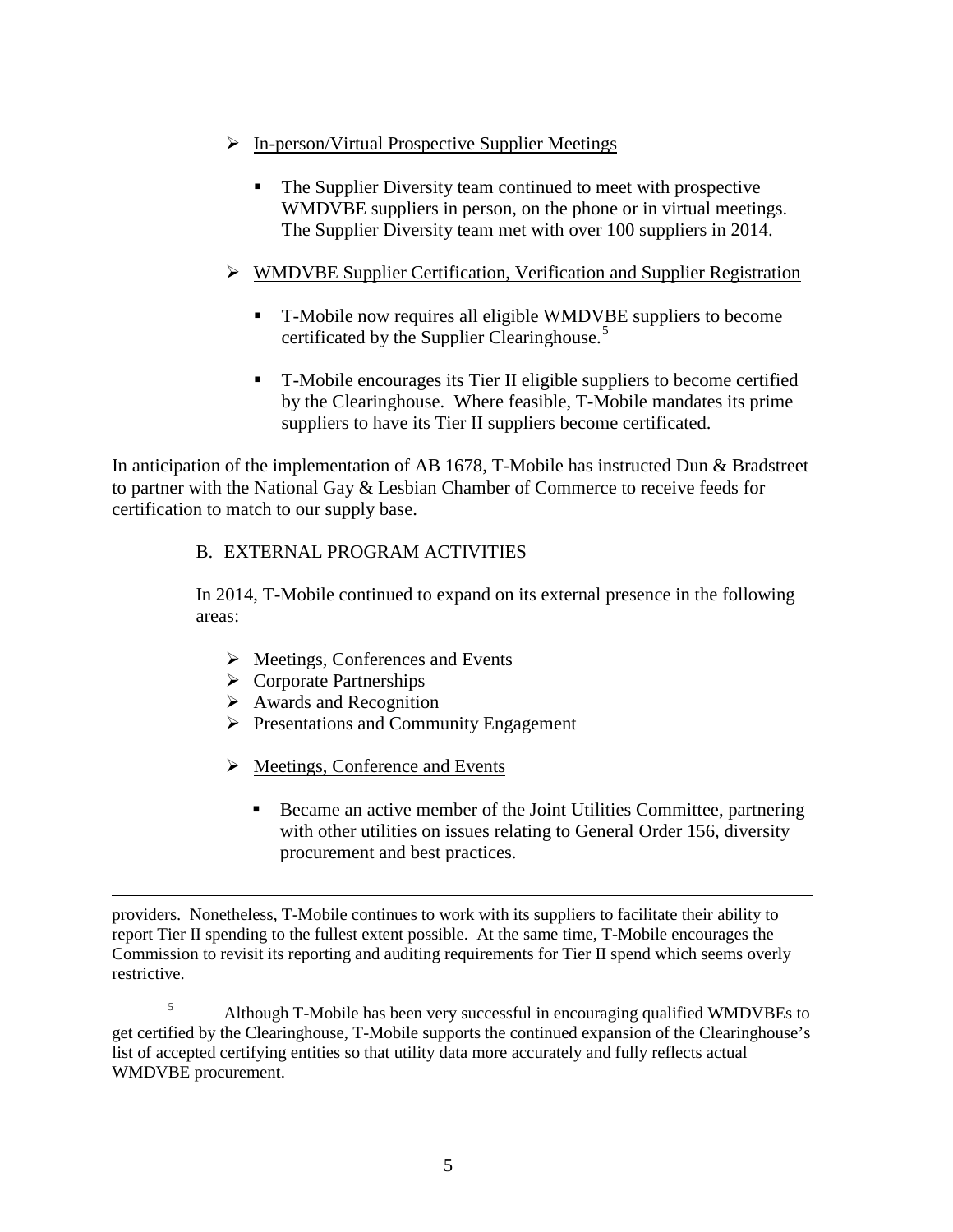- Attended the Women's Business Enterprise National Council's 2014 Business Opportunity Fair in Philadelphia, PA from June 23-25. The Supplier Diversity team met with over 300 suppliers.
- Attended CA Joint Utilities quarterly meetings both in person and telephonically. In the context of those meetings, representatives from T-Mobile's Supplier Diversity team and State Regulatory Affairs team met with the Commission's Utility Supplier Diversity Supervisor regarding T-Mobile's Supplier Diversity Program.
- Attended the Northwest Mountain Supplier Development Council's Board of Directors meeting on July  $18<sup>th</sup>$ . T-Mobile conveyed its support of the Council's goals.
- Hosted a Supplier Diversity Quarterly Summit on July  $29<sup>th</sup>$ . The Summit consisted of local corporations and public institutions dedicated to advancing supplier diversity in the Seattle area. T-Mobile provided insight on their program and shared best practices as well as learned from other organizations.
- Attended the General Order 156 En Banc in Los Angeles on October 9, 2014.
- Attended quarterly regional Supplier Diversity Best Practices Summits in the Seattle metro area. These Summits gave T-Mobile the opportunity to learn best practices and build relationships with companies that are dedicated to supplier diversity.
- $\triangleright$  Corporate Partnerships
	- T-Mobile continued its partnership with the National Minority Supplier Development Council (NMSDC), Women's Business Enterprise National Council (WBENC), National Veteran-Owned Business Association (NaVOBA) and the Northwest Mountain Supplier Development Council (NWMSDC).

These corporate partnerships have increased T-Mobile's access to diverse businesses. Additionally, they have been a great resource for best practices and connecting with other supplier diversity professionals.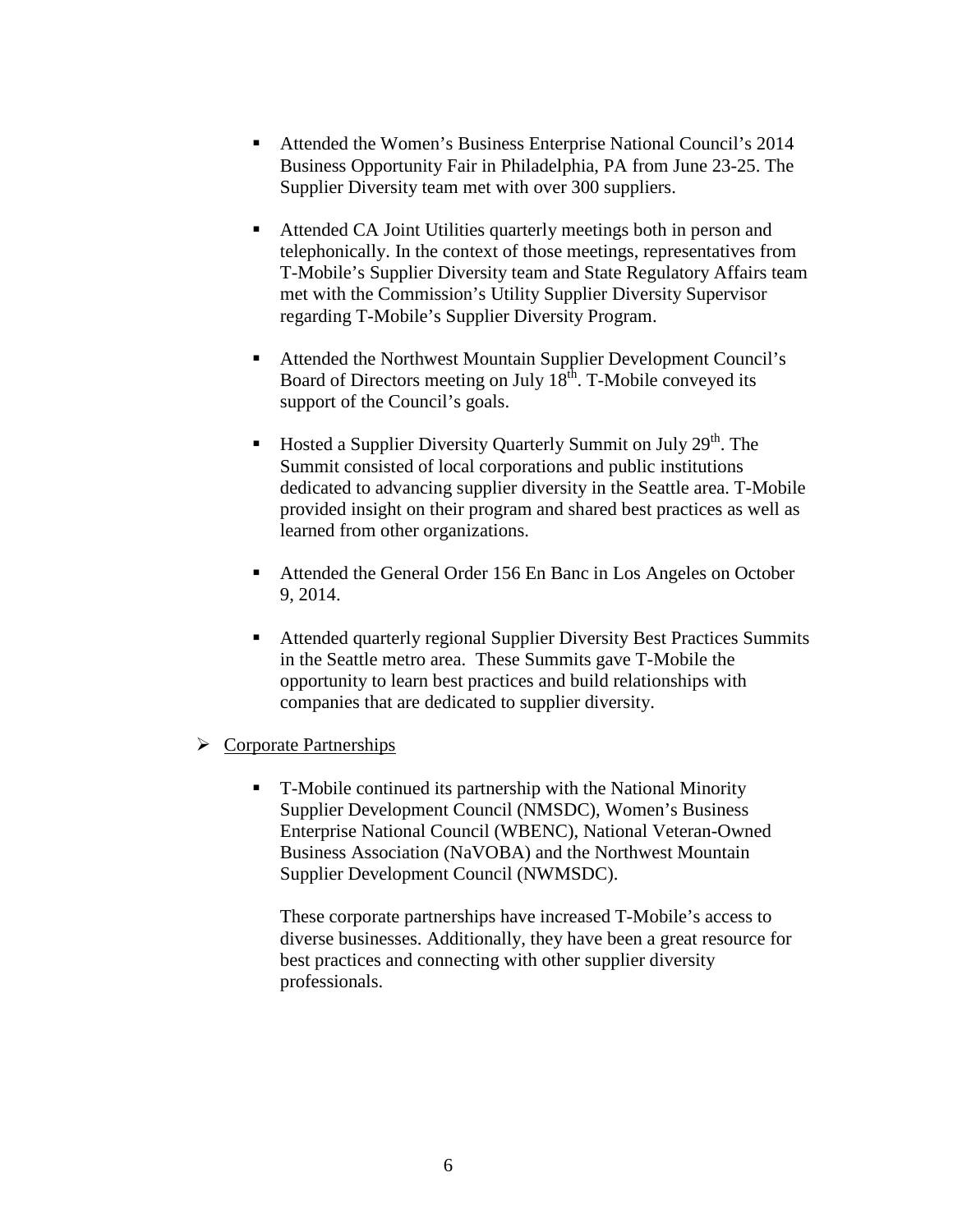### $\triangleright$  Awards and Recognition

- In 2014, T-Mobile was recognized by the Northwest Mountain Supplier Development Council as Regional Corporation of the year for advancing procurement with minority-owned businesses.
- $\triangleright$  Presentations and Community Engagement
	- T-Mobile presented a supplier diversity case study to 10 teams of 4-5 MBA students at the University of Washington. Each team was given a case study beforehand and had to present their ideas on how to increase recruitment of WMDVBE's.

# C. TECHNICAL ASSISTANCE to SMALL AND DIVERSE BUSINESSES

T-Mobile made product donations to the Northwest Mountain Supplier Development Council. The proceeds went towards providing scholarship opportunities to small, local, and diverse businesses to participate in the University of Washington's Minority Business Executive Program. The Program has been designed to increase the competitiveness of minority business enterprises.

# **9.1.2 SUMMARY OF WMDVBE PURCHASES/CONTRACTS[6](#page-7-0)**

T-Mobile summaries are included in the following attachments:

- Attachment 1 *T-Mobile's WMDVBE 2014 Procurement by Ethnicity*;<sup>[7](#page-7-1)</sup> and
- Attachment 2 *T-Mobile's WMDVBE 2014 Procurement by Product and Services Categories*.

See also Section 9.10 below.

As reflected in both Attachment 1 and Attachment 2, T-Mobile's WMDVBE spend in 2014 was \$242 million, a 10% increase over the combined procurement of T-Mobile and MetroPCS in 2013. T-Mobile notes, however, that in spite of the increase in WMDVBE spend, its overall procurement rate decreased during that same time

<span id="page-7-0"></span> $6 - 5$  T-Mobile notes that it does not have information readily available from which it can identify the number of WMDVBEs who have the majority of their workforce working in California.  $\overline{a}$ 

<span id="page-7-1"></span><sup>7</sup> T-Mobile acknowledges that DVBE procurement continues to be a challenge and it is exploring possible avenues to address those challenges. However, T-Mobile recognizes the importance of providing support to this community through numerous avenues. To that end, in 2014, T-Mobile donated \$10,000 to the Wounded Warrior Project to help Wounded Veterans – and their families - as they return home.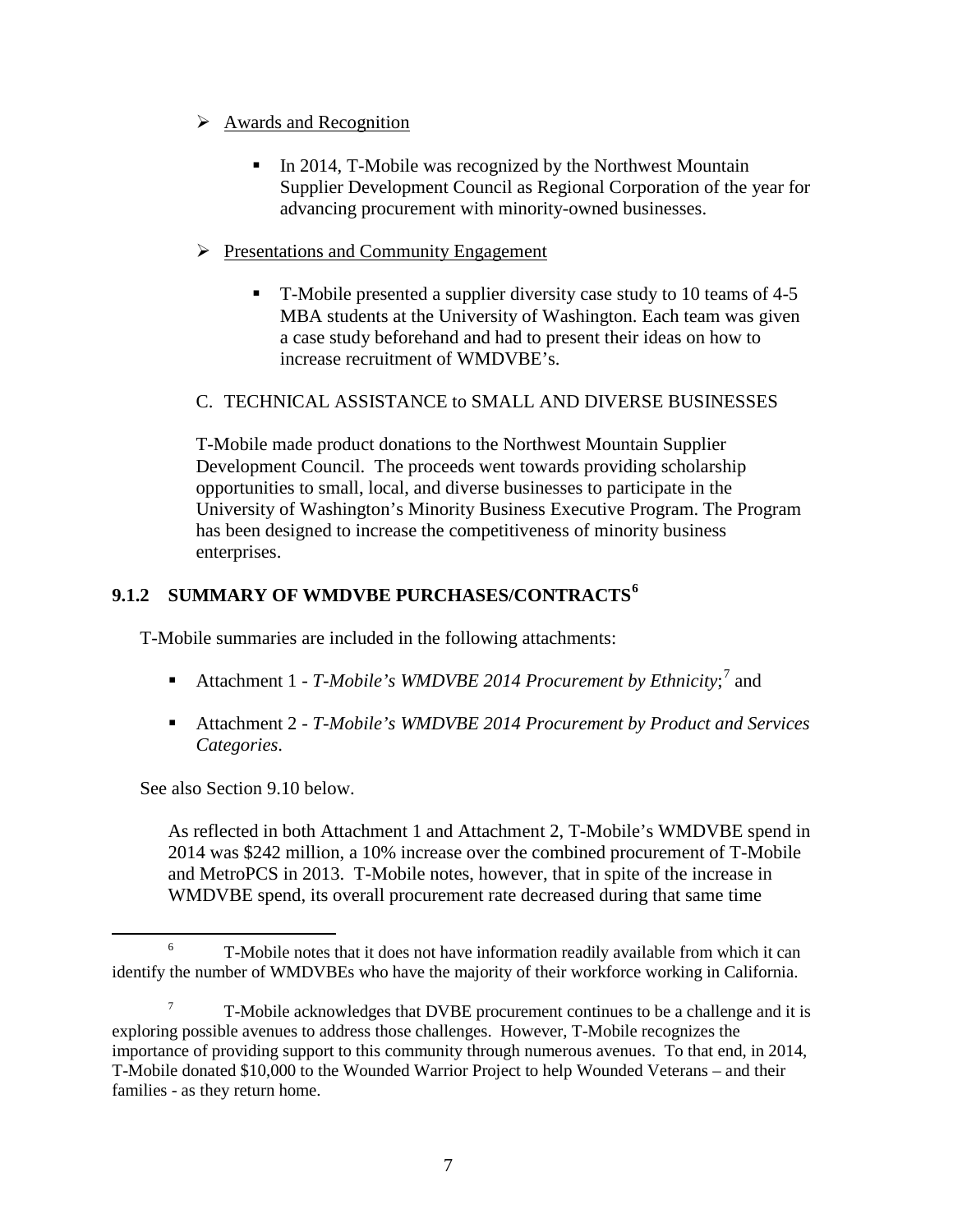period. This decrease was primarily caused by an almost 50% increase in expenditures for handset purchases. T-Mobile believes that those purchases distort procurement rates as T-Mobile is not aware of any major handset provider that qualifies for WMDVBE status. To that end, T-Mobile has long encouraged the Commission to exempt such purchases from General Order 156 reporting.<sup>[8](#page-8-0)</sup>

| <b>T-Mobile WMDVBE Program Expenses</b>          |               |  |  |  |  |  |
|--------------------------------------------------|---------------|--|--|--|--|--|
| January 1, 2014 - December 31, 2014              |               |  |  |  |  |  |
| Category                                         | 2014 Expenses |  |  |  |  |  |
| Data Enrichment Service & portal hosting service | \$54,400.00   |  |  |  |  |  |
| Membership, Dues & Subscriptions                 | \$48,400.00   |  |  |  |  |  |
| Travel (Events & Supplier Visits)                | \$8,161.55    |  |  |  |  |  |
| <b>Promotional Merchandise</b>                   | \$1,646.54    |  |  |  |  |  |
| <b>Wages</b>                                     | \$193,500.00  |  |  |  |  |  |
| Total                                            | \$306,108.09  |  |  |  |  |  |

### **9.1.3 AN ITEMIZATION OF WMDVBE PROGRAM EXPENSES**

### **9.1.4 A DESCRIPTION OF PROGRESS IN MEETING OR EXCEEDING SET GOALS AND AN EXPLANATION OF ANY CIRCUMSTANCES THAT MAY HAVE CAUSED THE UTILITY TO FALL SHORT OF ITS GOALS.**

T-Mobile's efforts to enhance its diversity procurement practices over the past several years have been met with notable success. For example, since 2011 when it first began to formally track these issues pursuant to the General Order, T-Mobile's minority spend has increased by approximately 250% from \$69.6 million to over \$242 million.<sup>[9](#page-8-1)</sup> In addition, during that same time frame, the number of WMDVBE certified entities with whom T-Mobile does business has increased by almost 77% (i.e., from 52 to 92).

Moreover, in the past few years, T-Mobile has retained a Senior Program Manager dedicated exclusively to diversity and minority procurement issues, implemented robust internal processes and dedicated appropriate resources to support WMDVBE supplier identification, engagement, and procurement. Among other things, T-Mobile has increased awareness of the importance of supplier diversity through employee training and strategic vendor outreach, and implemented newly-developed tools which facilitate communications between the Company's procurement teams and

 $\overline{a}$ 

<span id="page-8-0"></span><sup>&</sup>lt;sup>8</sup> If handset spend was excluded from total WMDVBE procurement, T-Mobile's procurement rate for 2014 would be *16.23%* instead of the reported 8.64%.

<span id="page-8-1"></span><sup>&</sup>lt;sup>9</sup> The 2011 procurement noted above does not include MetroPCS data, if any, for that year. Prior to 2013, T-Mobile had no insight into Metro's procurement although in 2013 the net WMDVBE procurement was approximately \$2.247 million (compared to T-Mobile's \$216 million). Thus, the overall increase noted above would not in all likelihood be impacted by the exclusion of the 2011 MetroPCS data.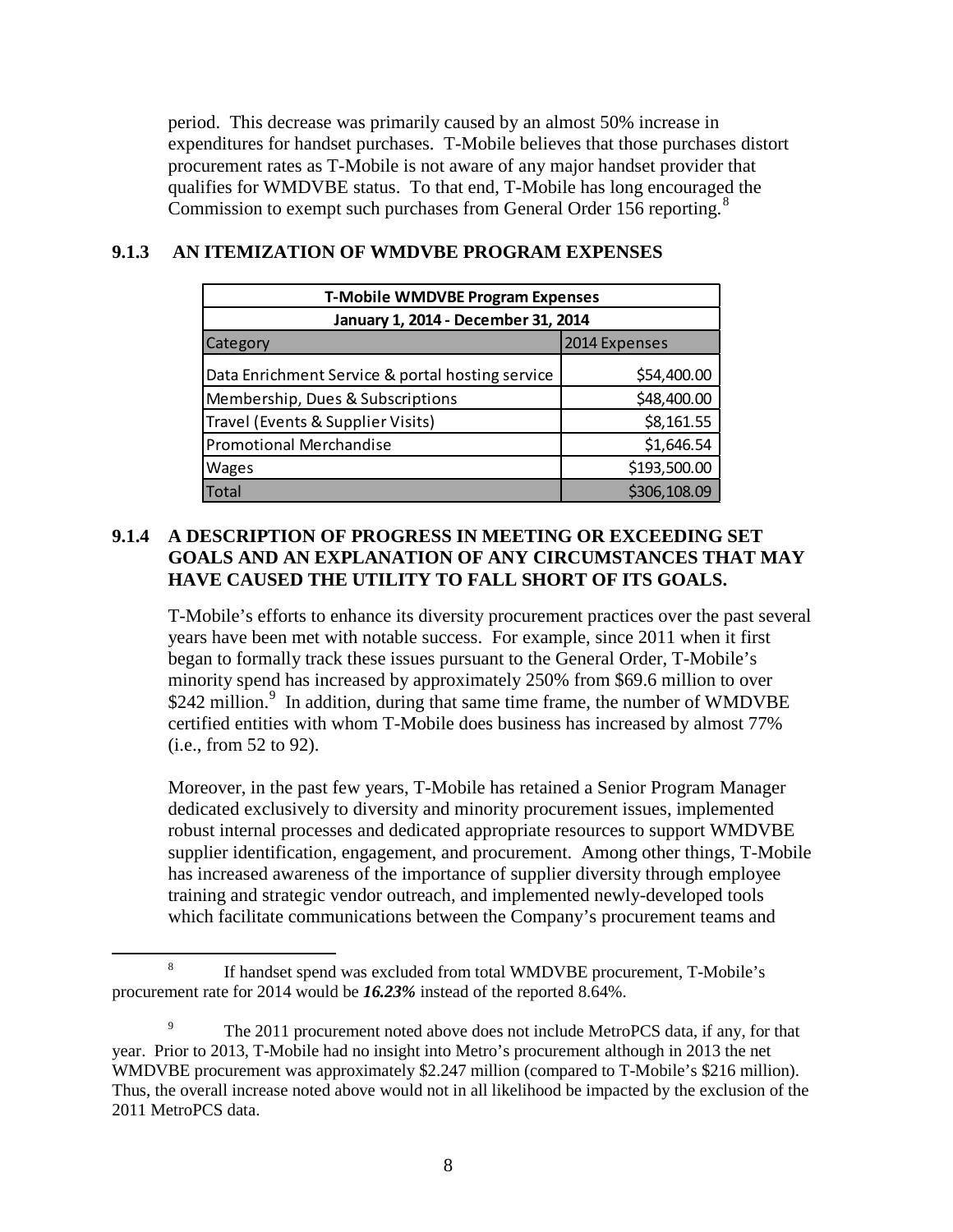small/diverse businesses. In addition, T-Mobile continues to strengthen its relationships with organizations focused on minority procurement. Lastly, T-Mobile has taken significant steps to encourage diversity procurement and facilitate the certification of eligible WMDVBEs where possible.

As the Commission is aware, however, diversity procurement is not without its challenges. Among other things, T-Mobile is concerned that the reporting mandated by the General Order does not always provide a full or accurate picture of a company's procurement efforts and successes. T-Mobile is nonetheless dedicated to meeting those challenges and to otherwise working with the Commission to further the shared goal of increasing WMDVBE procurement.

### **9.1.5 SUMMARY OF PRIME CONTRACTOR UTILIZATION OF WMDVBE SUBCONTRACTORS**

In 2014, T-Mobile continued to expand its Tier II reporting to its strategic supplier base and otherwise proactively encouraged its prime contractors to adopt plans or practices that are consistent with T-Mobile's goals. Prime Suppliers are now encouraged to report on a quarterly basis the amount of direct and indirect spend with diverse businesses. When applicable, T-Mobile has included prime contractor utilization of WMDVBE subcontractors into contract language.

### **9.1.6 LIST OF WMDVBE COMPLAINTS**

T-Mobile is not aware of any WMDVBE complaints registered in 2014.

# **9.1.7 SUMMARY OF PURCHASES/CONTRACTS FOR PRODUCTS/SERVICES IN EXCLUDED CATEGORIES**

Not applicable.

# **9.1.8 A DESCRIPTION OF ANY EFFORTS MADE TO RECRUIT WMDVBE SUPPLIERS**

- **Partnered with the NWMSDC to discuss referrals for minority businesses. The** Senior Program Manager spoke to and met with many of the referred minority businesses to discuss potential business opportunities.
- Attended the WBENC's Annual Business and Opportunity Fair in Philadelphia, Pennsylvania to meet with and identify WMDVBE's that could provide services to T-Mobile.
- Attended the NWMSDC's Business Opportunity Fair in Bellevue, Washington to meet with and identify WMDVBE's that could provide services to T-Mobile.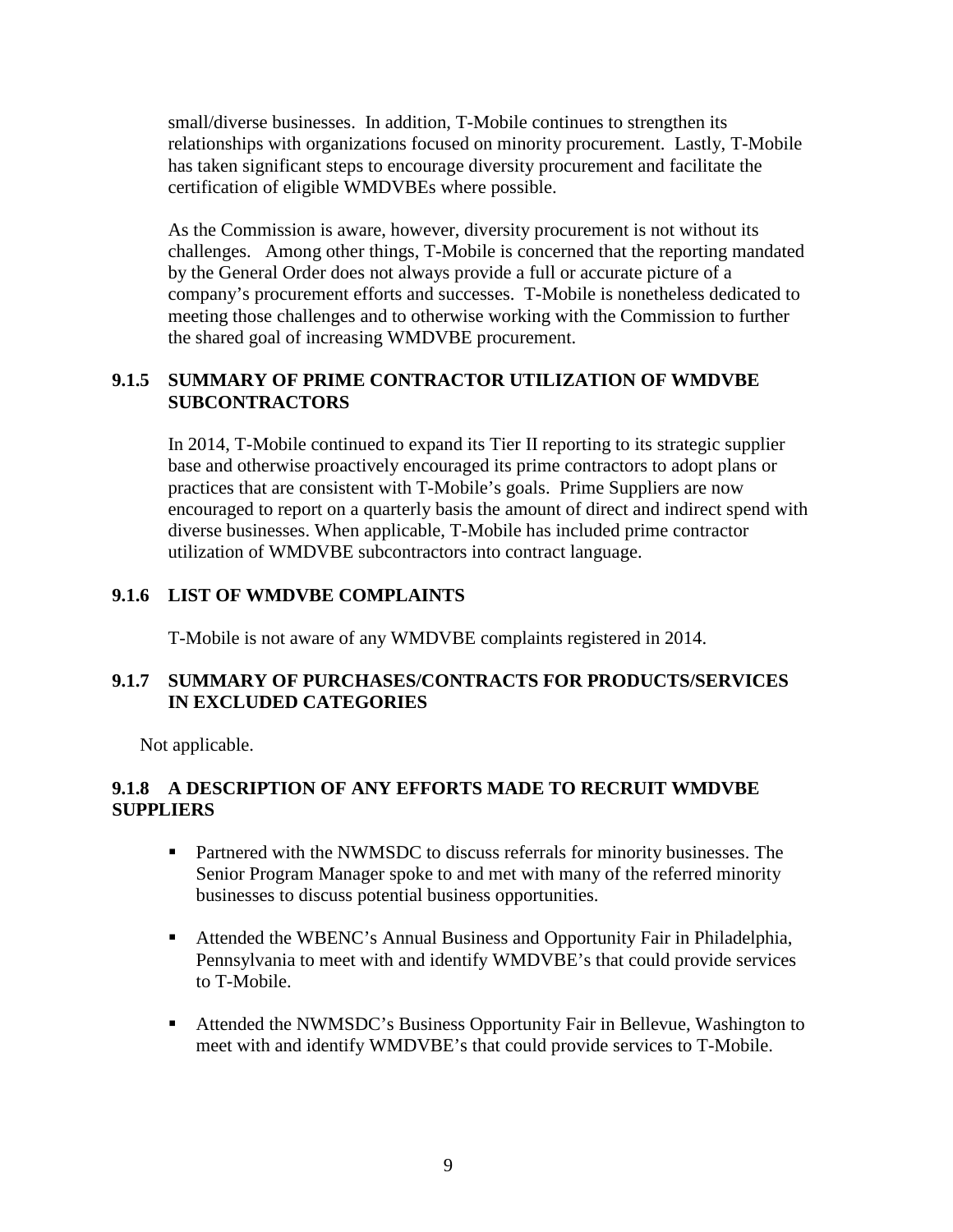- **Purchased advertisements in Ventrepreneur Magazine to recruit service disabled** veteran-owned businesses.
- Networked with supplier diversity and procurement professionals to discuss possible strategies for addressing procurement where WMDVBE utilization has traditionally been low.
- Explored potential opportunities of working more closely with organizations like the National Association of Minority & Women Owned Law Firms ("NAMWOLF").

### **9.1.9 JUSTIFICATION FOR CONTINUED EXISTENCE OF ANY "EXCLUDED CATEGORY"**

Not applicable.

### **9.1.10 SUMMARY OF WMDVBE PURCHASES IN PRODUCT AND SERVICE CATEGORIES THAT INCLUDE RENEWABLE AND NON-RENEWABLE ENERGY, WIRELESS COMMUNICATIONS, BROADBAND, SMART GRID, AND RAIL PROJECTS, IN ADDITION TO THEIR CURRENT REPORTING CATEGORES**

T-Mobile's summary is included as Attachment 3 - *T-Mobile's WMDVBE 2014 Procurement by Product and Services Categories –Detailed*. This includes the new requirement to summarize "WMDVBE purchases and/or contracts in product and service categories that include renewable and nonrenewable energy, wireless communications, broadband, smart grid, and rail projects" to the extent possible.

### **9.1.11 FILE VERIFIABLE REPORT ON WMDVBE PARTICIPATION IN FUEL MARKETS**

T-Mobile procures fuel for fleet vehicles used for cell site construction and maintenance. Fuel purchases are included in the T-Mobile supplier spend report included in Attachment 1.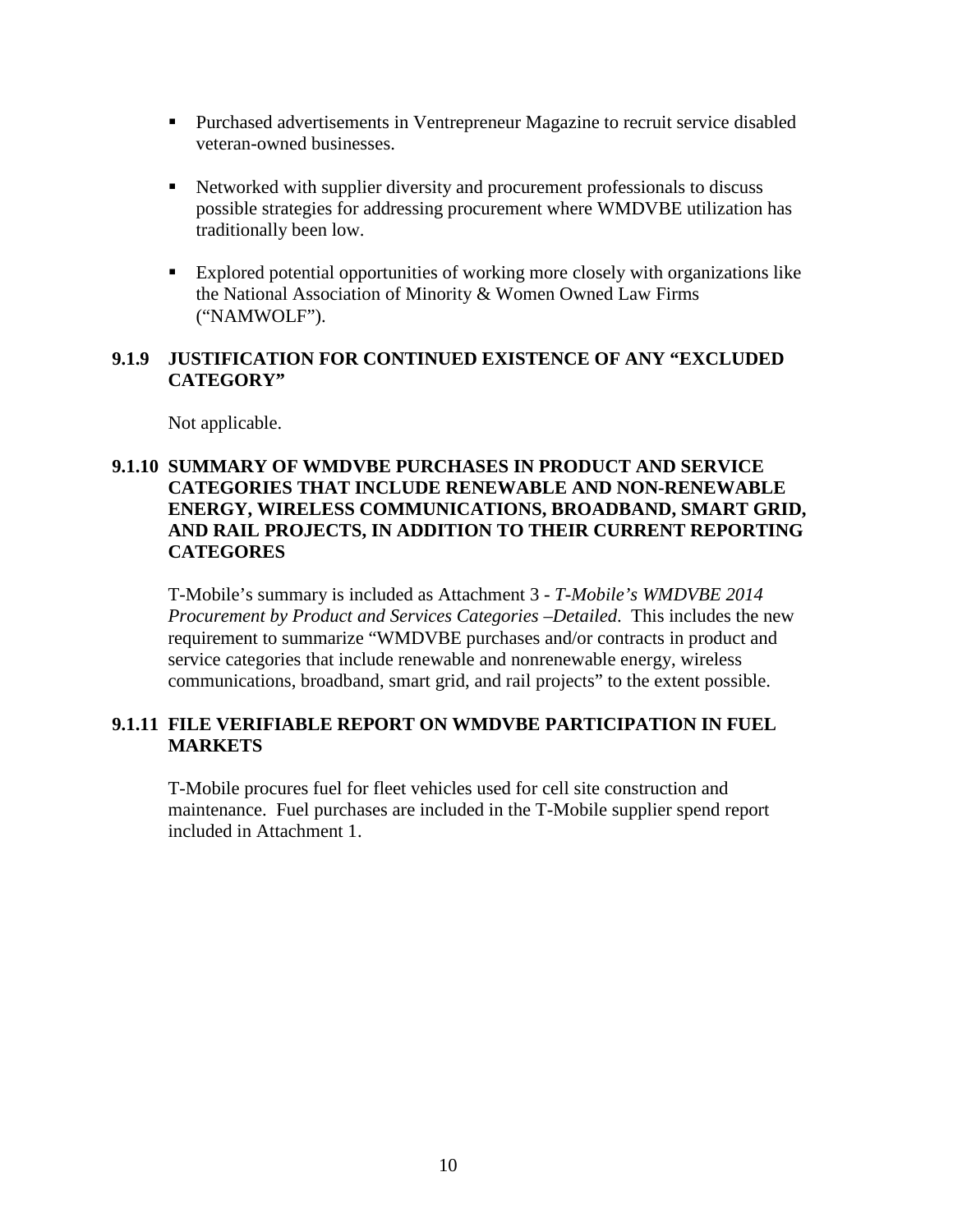### **2015 ANNUAL PLAN**

While T-Mobile believes it has made significant progress this past year, it intends to further expand its efforts in 2015. T-Mobile will primarily focus on growing existing business with diverse suppliers and continue outreach to potential suppliers.

### **10.1.1 SHORT, MID AND LONG-TERM GOALS**

See Attachment 4 for a summary of T-Mobile's short, mid and long-term goals. At this time, T-Mobile does not intend to set any additional voluntary numerical goals other than those identified in Attachment 4.

# **10.1.2 DESCRIPTION OF WMDVBE PROGAM ACTIVITIES**

### A. INTERNAL PROGRAM ACTIVIES

In 2015, T-Mobile will continue its efforts to build a WMDVBE supplier program based on industry best practices and increase participation of WMDVBE suppliers in the procurement of goods and services. To accomplish this objective, T-Mobile plans on implementing a multi-faceted strategy as outlined below:

### Procurement Policy

T-Mobile will continue to promote the Commission's goals as set forth in General Order 156.

- $\triangleright$  Communication & Training
- T-Mobile plans to produce an external video that will, among other things, describe the Supplier Diversity Program, explain steps suppliers can take to join the Program and encourage prime suppliers to report Tier II spend.
- T-Mobile will continue to build its internal supplier diversity training program that will be available to all employees and will be designed to inform employees how they can promote and increase diverse supplier procurement and participation.
- Prime Contractor Utilization Of WMDVBE Subcontractors

T-Mobile has recently extended Tier II reporting to its strategic supplier base and otherwise will continue to explore new strategies designed to encourage its prime contractors to adopt plans or practices that are consistent with T-Mobile's goals. This will include exploring the option of moving to an automated Tier II supplier diversity system.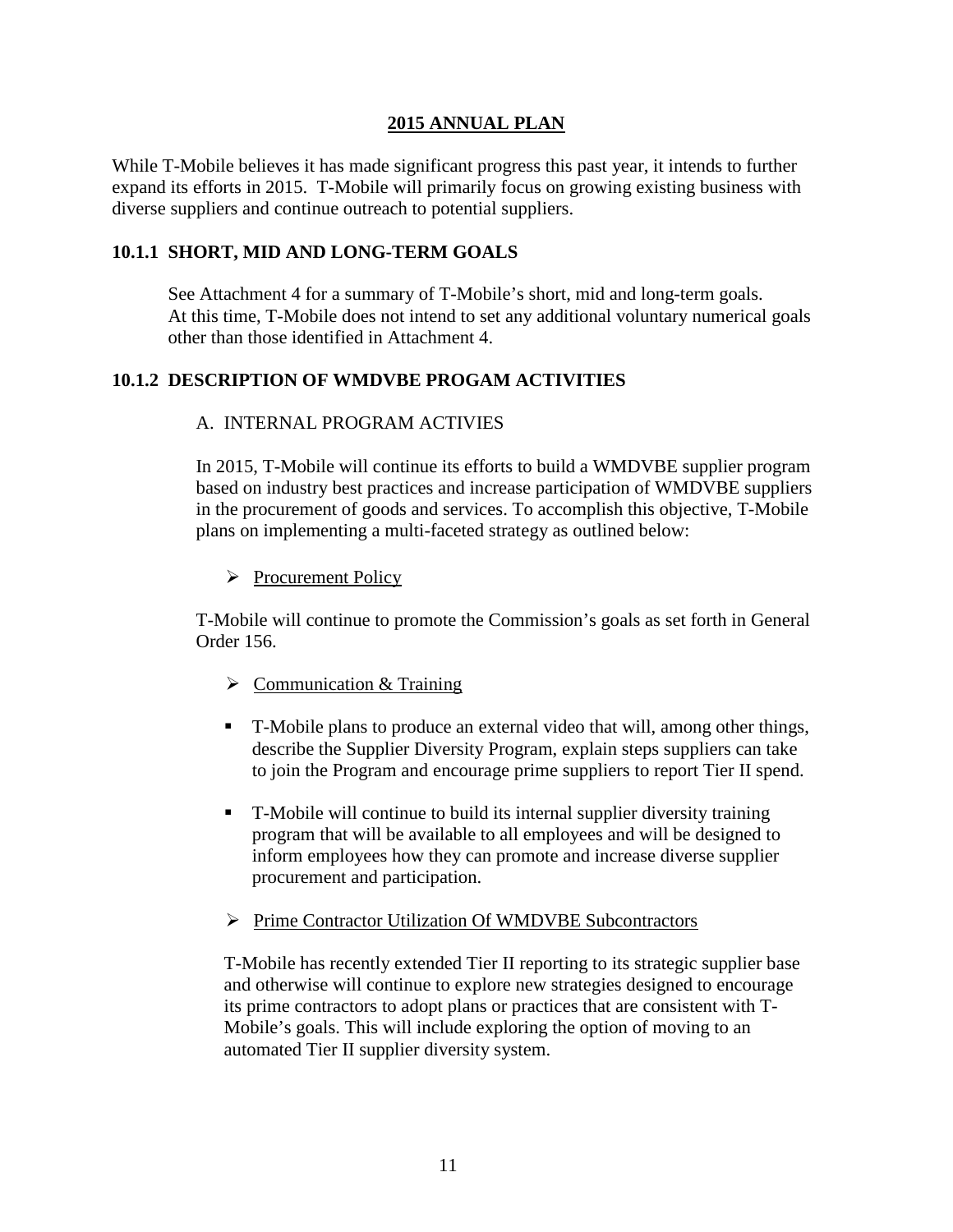### $\triangleright$  Supplier Diversity Processes and Procedures

T-Mobile plans to evaluate its supplier diversity processes and procedures on a continuous basis and make changes as needed.

### $\triangleright$  Diversity & Inclusion

The Supplier Diversity team plans to partner with the Diversity  $\&$  Inclusion team to increase awareness around the benefits of diversity in the workplace and within the supply chain. The Supplier Diversity team also plans to partner with the Employee Resource groups to identify ways to recruit diverse businesses to T-Mobile.

### > Tier II Supplier Diversity Procurement

T-Mobile plans to explore the options for moving to a Tier II supplier diversity procurement platform. This will supplement our continuing efforts to implement Tier II language into our contracts and make it easier for prime suppliers to capture and report their Tier 2 spend and otherwise participate in the program. .

# $\triangleright$  In-person/Virtual Prospective Supplier Meetings

T-Mobile intends to continue to meet with potential and current WMDVBE suppliers in a variety of forums and to develop more user-friendly methods for suppliers to contact T-Mobile procurement directly. For example, T-Mobile has an email inbox on its webpage dedicated solely for WMDVBE suppliers.

### WMDVBE Supplier Certification, Verification & Registration

T-Mobile will continue to encourage WMDVBE suppliers to become certified with the Supplier Clearinghouse. Additionally, T-Mobile intends to host a supplier registration link on its website to facilitate that process. Once a supplier is registered, they can be readily identified and contacted by T-Mobile's internal procurement team. Finally, T-Mobile will continue to work with Dun & Bradstreet to verify all classifications for our WMDVBE suppliers.

### B. EXTERNAL PROGRAM ACTIVITIES

T-Mobile intends to expand its external presence and be a full-time participant in all CPUC and Joint Utilities events.

### $\triangleright$  Meetings, Conferences & Events

T-Mobile intends to attend CPUC and Joint Utilities Conferences & Meetings as part of its ongoing efforts to align its practices with the objectives of the CPUC.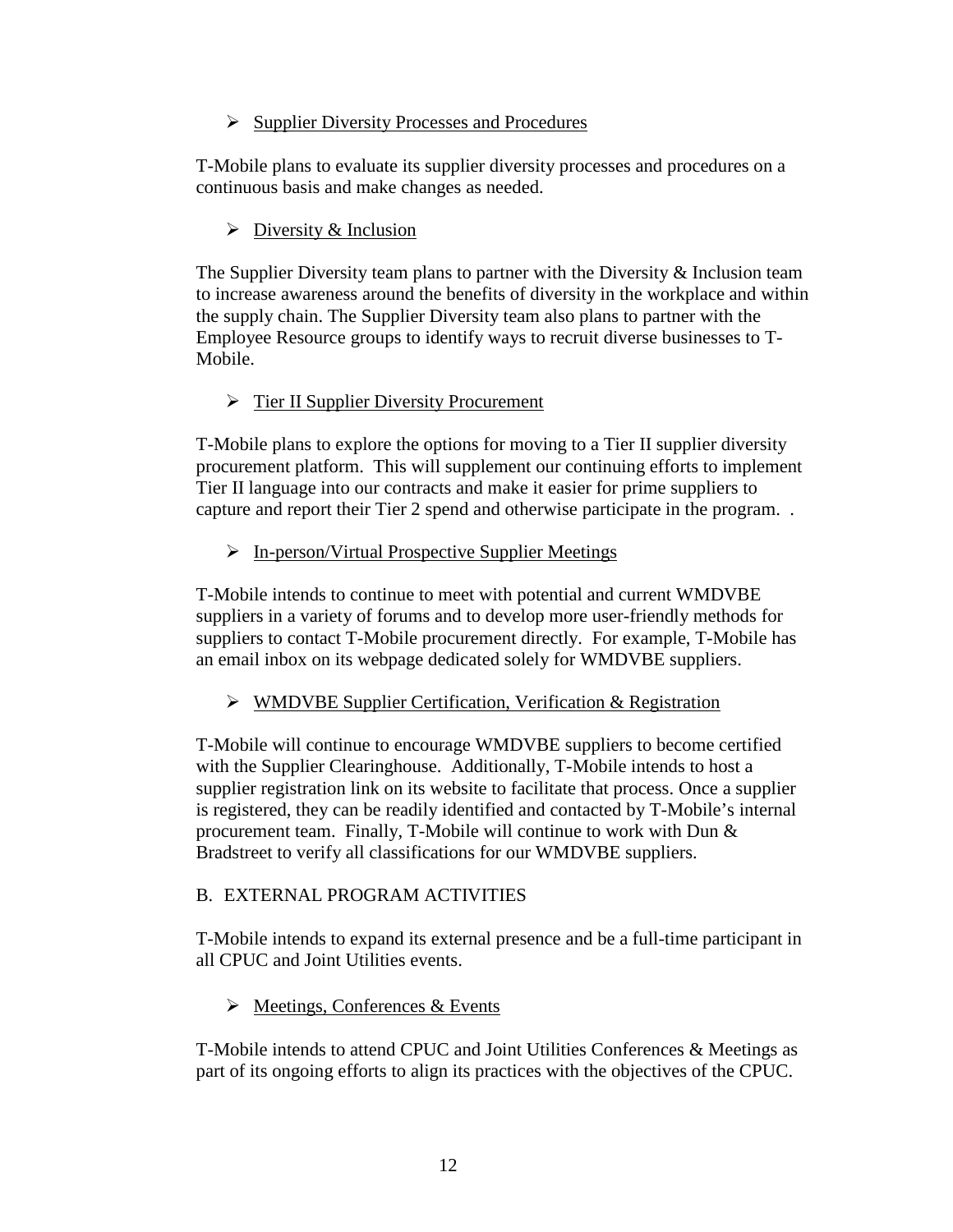T-Mobile also plans to continue to participate in business opportunity fairs, best practices summits and conferences, to recruit and attract WMDVBE suppliers.

### $\triangleright$  Corporate Partnerships

T-Mobile plans to continue its corporate partnerships as part of its effort to identify new WMDVBE suppliers. As part of our partnership with NaVOBA, T-Mobile intends to continue to advertise in Ventrepreneur magazine to target disabled veteran-owned businesses.

### $\triangleright$  Presentations & Community Engagement

T-Mobile intends to increase its community engagement to find innovative ways to source WMDVBE suppliers. In doing this, T-Mobile will expand its current program and request feedback on how to best improve its efforts.

T-Mobile will also continue to donate to organizations that promote the development of and training for WMDVBE suppliers.

# **10.1.3 PLANS FOR RECRUITING WMDVBE SUPPLIERS WHERE WMDVBE UTILZATION HAS BEEN LOW**

T-Mobile is committed to recruiting and developing WMDVBE talent in traditional, non-traditional, and low utilization areas, and to otherwise encourage those suppliers to register with the Supplier Clearinghouse or any other recognized certifying entity. In 2015, T-Mobile plans to continue to evaluate low utilization areas and implement strategies to address these issues including, but not limited to, the following:

- Research CPUC-certified suppliers for procurement opportunities.
- Search our  $3<sup>rd</sup>$  party database for WMDVBE suppliers where utilization has been low.
- Encourage and promote WMDVBE suppliers where utilization has been low to our prime suppliers for Tier II opportunities.
- Continue to promote on-site or virtual introductions of WMDVBE suppliers where utilization has been low to T-Mobile's procurement professionals.

Participate in CPUC meetings and conferences.

- Attend Joint Utilities meetings to share best practices for WMDVBE procurement.
- **Monitor all CPUC certifications to make sure our current supply base** maintains their certifications.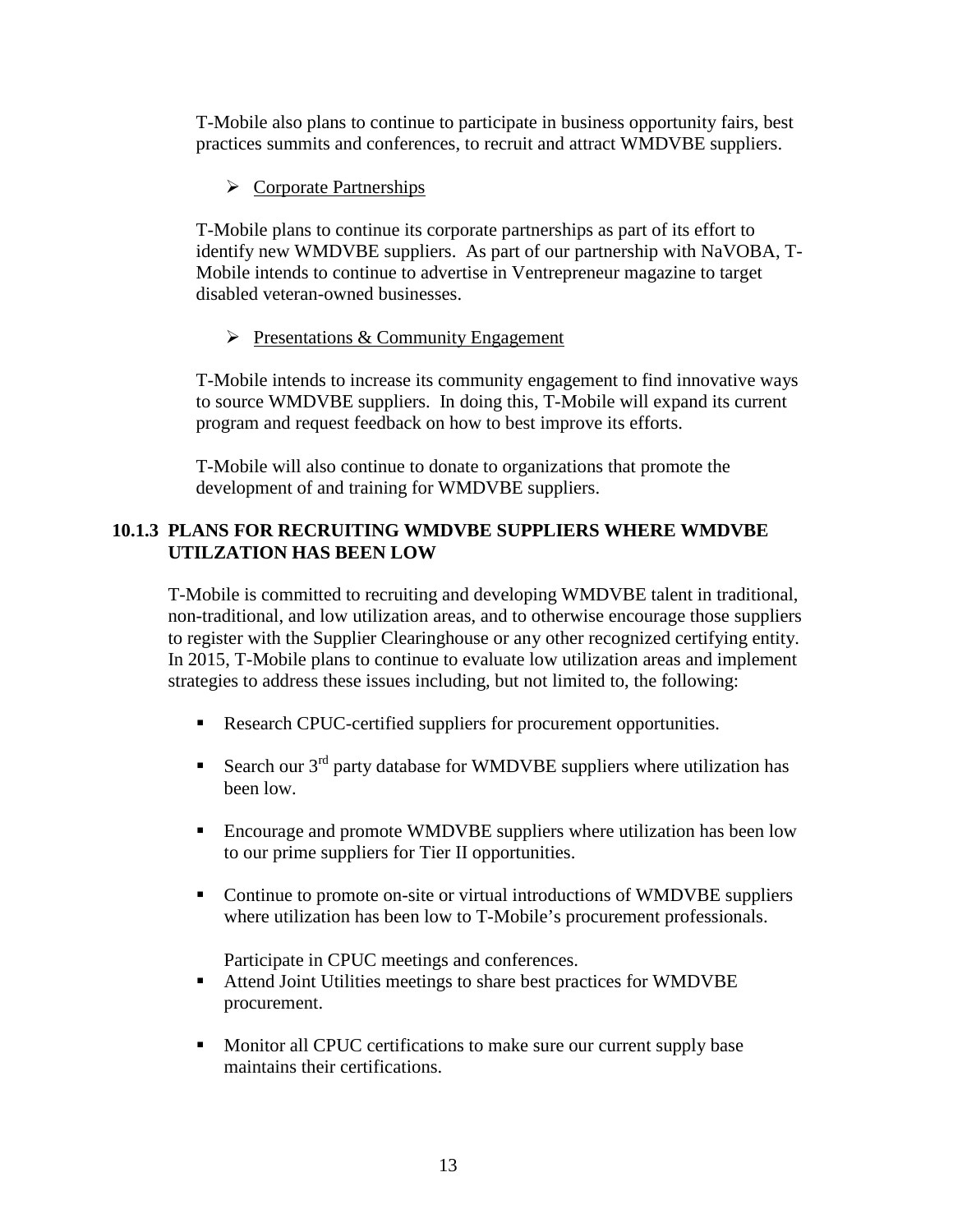- Regularly track status of WMDVBE spend and make recommendations to reach targeted goals.
- **Mentor WMDVBE** suppliers on how to increase subcontracting opportunities with T-Mobile.

### **10.1.4 PLANS FOR RECRUITING WMDVBE SUPPLIERS IN EXCLUDED CATEGORIES**

Not applicable.

### **10.1.5 PLANS FOR ENCOURAGING PRIME CONTRACTORS AND GRANTEES TO ENGAGE WMDVBEs**

See Section 10.1.2.A, above.

### **10.1.6 PLANS FOR COMPLYING WITH WMDVBE PROGRAM GUIDELINES**

T-Mobile intends to continue to strive to meet the Commission's goals as established in General Order 156.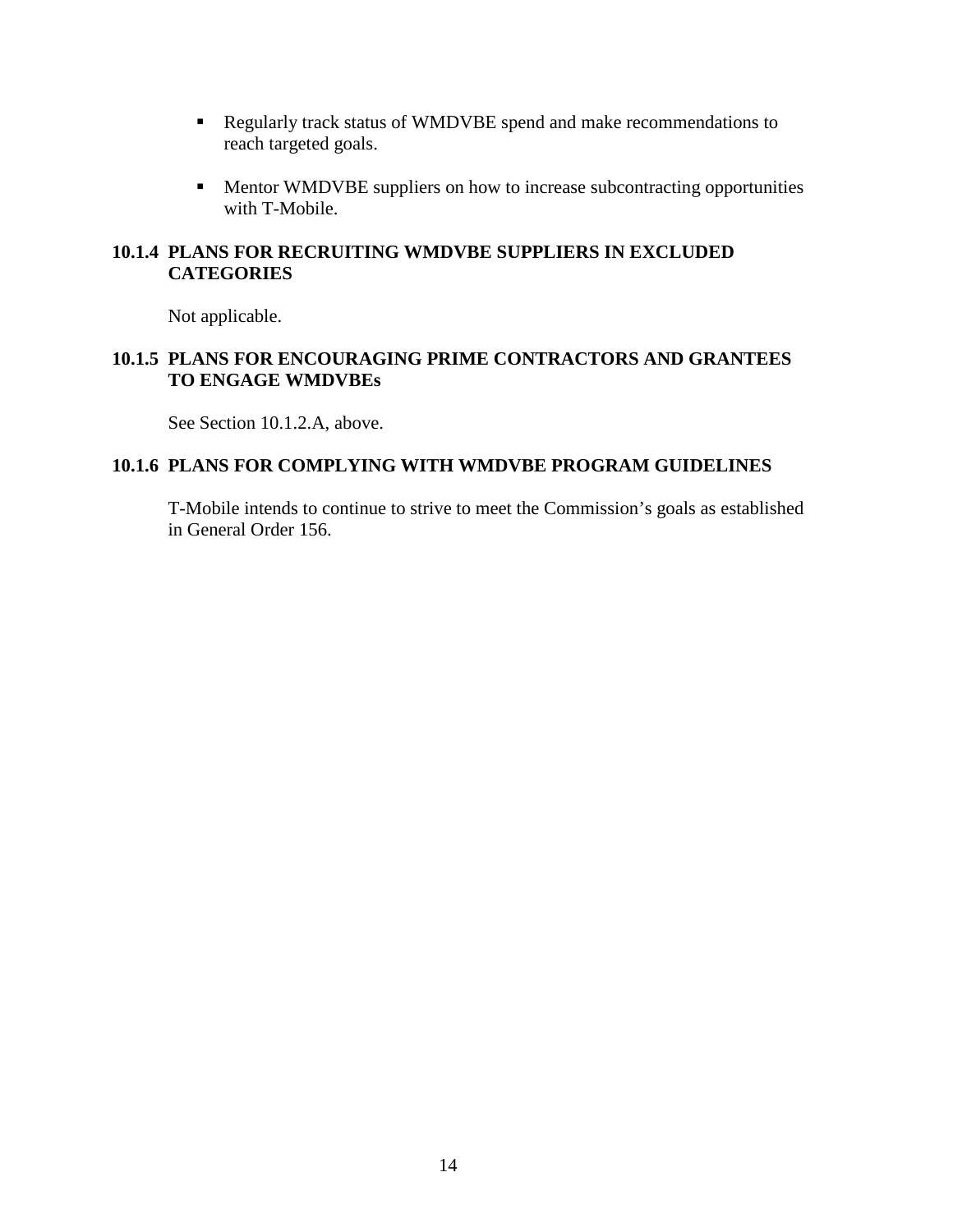### T-Mobile West LLC dba T-Mobile WMDVBE Procurement by Ethnicity 2014 GO 156 Section 9.1.2

| Line           |                                                                                                                                                               |                             | <b>Direct</b>   | Sub      | <b>Total</b> | $\%$    |  |  |  |
|----------------|---------------------------------------------------------------------------------------------------------------------------------------------------------------|-----------------------------|-----------------|----------|--------------|---------|--|--|--|
| No.            |                                                                                                                                                               |                             | (000's)         | (000's)  | (\$000's)    |         |  |  |  |
| $\mathbf{1}$   | <b>Minority Men</b>                                                                                                                                           | Asian-Pacific               | \$144,112       | \$17,857 | \$161,969    | 5.77%   |  |  |  |
| $\overline{a}$ |                                                                                                                                                               | African American            | \$6,429         | \$0      | \$6,429      | 0.23%   |  |  |  |
| 3              |                                                                                                                                                               | Hispanic                    | \$1,753         | \$0      | \$1,753      | 0.06%   |  |  |  |
| 4              |                                                                                                                                                               | Native-American             | \$0             | \$0      | \$0          | 0.00%   |  |  |  |
| 5              |                                                                                                                                                               | Other                       | \$0             | \$0      | \$0          | 0.00%   |  |  |  |
| 6              |                                                                                                                                                               | <b>Total Minority Men</b>   | \$152,294       | \$17,857 | \$170,151    | 6.06%   |  |  |  |
| $\overline{7}$ | <b>Minority Women</b>                                                                                                                                         | Asian-Pacific               | \$7,583         | \$0      | \$7,583      | 0.27%   |  |  |  |
| 8              |                                                                                                                                                               | African American            | \$820           | \$0      | \$820        | 0.03%   |  |  |  |
| 9              |                                                                                                                                                               | Hispanic                    | \$1,430         | \$62     | \$1,492      | 0.05%   |  |  |  |
| 10             |                                                                                                                                                               | Native-American             | \$403           | \$0      | \$403        | 0.01%   |  |  |  |
| 11             |                                                                                                                                                               | Other                       | \$0             | \$0      | \$0          | 0.00%   |  |  |  |
| 12             |                                                                                                                                                               | <b>Total Minority Women</b> | \$10,236        | \$62     | \$10,298     | 0.37%   |  |  |  |
|                | 13 Total Minority Business Enterprise (MBE)                                                                                                                   |                             | \$162,530       | \$17,919 | \$180,449    | 6.42%   |  |  |  |
|                | 14 Women Business Enterprise (WBE)                                                                                                                            |                             | \$48,899        | \$12,755 | \$61,654     | 2.20%   |  |  |  |
|                | 15 Service Disabled Veteran Business Enterprise (DVBE)                                                                                                        |                             | \$570           | \$146    | \$716        | 0.03%   |  |  |  |
|                | 16 TOTAL WMDVBE Procurement <sup>2</sup>                                                                                                                      |                             | \$211,999       | \$30,820 | \$242,819    | 8.64%   |  |  |  |
|                |                                                                                                                                                               |                             |                 |          |              |         |  |  |  |
|                | 17 Net Procurement <sup>3</sup>                                                                                                                               |                             | \$<br>2,808,792 | N/A      | \$2,808,792  | 100.00% |  |  |  |
|                |                                                                                                                                                               |                             |                 |          |              |         |  |  |  |
|                |                                                                                                                                                               |                             |                 |          |              |         |  |  |  |
|                | 18 Total WMDVBEs with Contracts                                                                                                                               |                             | Unknown         |          |              |         |  |  |  |
|                | 19 Total Dollars Awarded to WMDVBEs                                                                                                                           |                             | \$242,819       |          |              |         |  |  |  |
|                | No. of WMDVBEs with majority of                                                                                                                               |                             |                 |          |              |         |  |  |  |
|                | 20 workforce in California                                                                                                                                    |                             | Unknown         |          |              |         |  |  |  |
|                | 21 No. of WMDVBEs with Direct Spend                                                                                                                           |                             | 92              |          |              |         |  |  |  |
|                |                                                                                                                                                               |                             |                 |          |              |         |  |  |  |
|                |                                                                                                                                                               |                             |                 |          |              |         |  |  |  |
|                | The total procurement for minority women, i.e., \$10.298 million, is included as part of Total Minority Business Enterprises (Line 13). Consistent with       |                             |                 |          |              |         |  |  |  |
|                | Commission direction, total procurement for minority women is not included in Women Business Enterprises (Line 14) although T-Mobile believes that the        |                             |                 |          |              |         |  |  |  |
|                | failure to include that procurement in WBE as well as MBE provides the Commission with an incomplete view of procurement.                                     |                             |                 |          |              |         |  |  |  |
|                |                                                                                                                                                               |                             |                 |          |              |         |  |  |  |
|                | $^2$ WMDVBE supplier spend is based on total spend with all vendors certificated by the Supplier Clearinghouse and Small Business Administration pursuant to  |                             |                 |          |              |         |  |  |  |
|                | Section 8(a) of Small Business Act as amended (15 U.S.C. 637 (a)), or the Secretary of Commerce pursuant to Section 5 of Executive Order 11625.               |                             |                 |          |              |         |  |  |  |
|                |                                                                                                                                                               |                             |                 |          |              |         |  |  |  |
|                | $3$ T-Mobile's net procurement is based on (a) expenditures with entities classifed by T-Mobile's systems as vendors located in California plus (b) any spend |                             |                 |          |              |         |  |  |  |
|                | with non-California based, Clearinghouse-certificated WBDVBEs plus (c) the California market pro rata share of T-Mobile's nation-wide spend for wireless      |                             |                 |          |              |         |  |  |  |

handsets and SIM cards. It does not include CA-based spend for cities, counties, taxes, fees, employee reimbursements, rents or equipment rebates.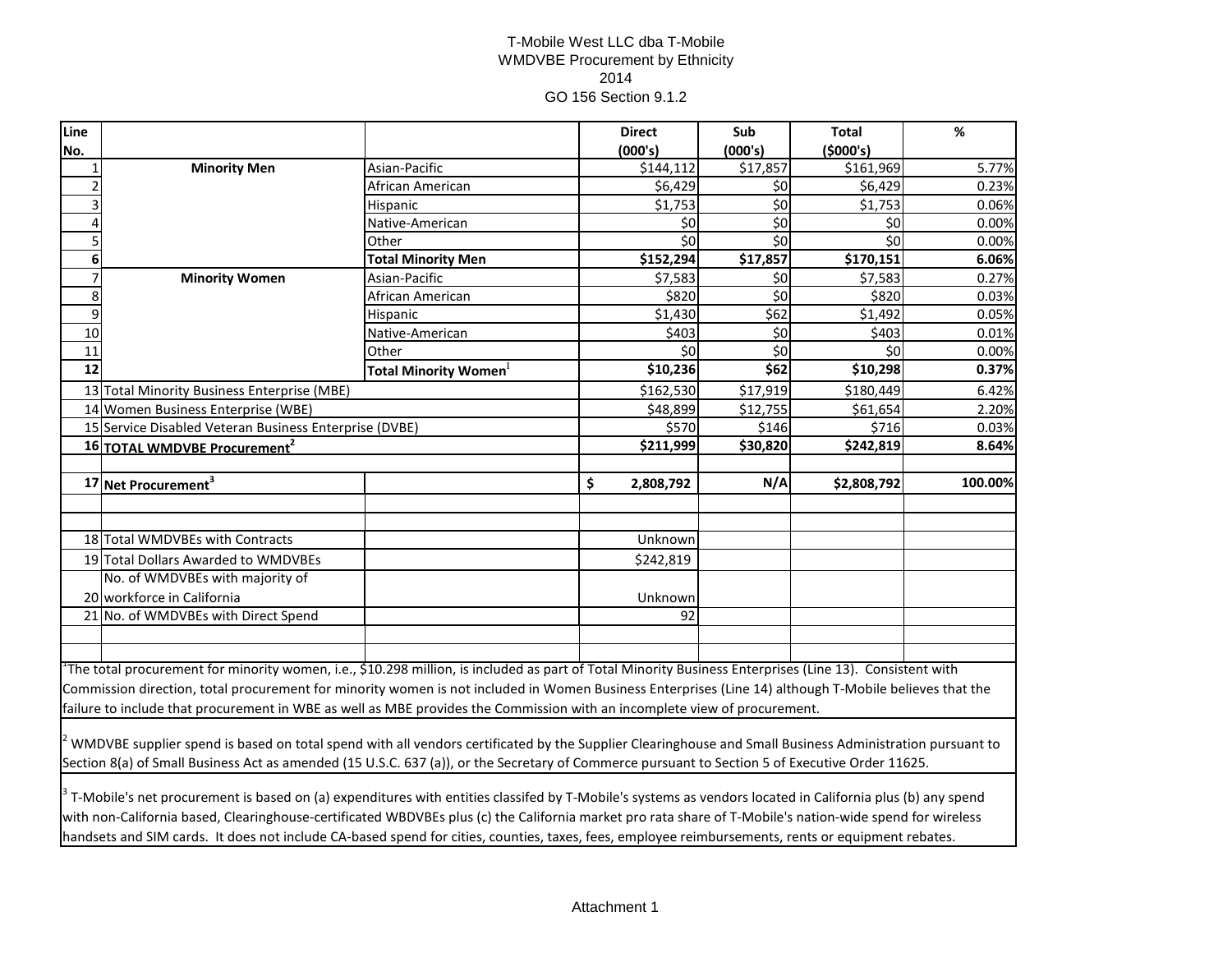### T-Mobile West LLC dba T-Mobile WMDVBE Procurement by Product and Services Categories 2014 GO 156 Section 9.1.2

| Line |                                                                                                                                                                                                                    |                                          | Direct      | Sub              | Products <sup>1</sup> |        |            | Services <sup>2</sup> |             | <b>TOTAL</b> |
|------|--------------------------------------------------------------------------------------------------------------------------------------------------------------------------------------------------------------------|------------------------------------------|-------------|------------------|-----------------------|--------|------------|-----------------------|-------------|--------------|
| No.  |                                                                                                                                                                                                                    |                                          | (000's)     | (000's)          |                       |        |            |                       |             |              |
|      |                                                                                                                                                                                                                    |                                          |             |                  | \$ (000's)            | %      | \$ (000's) | %                     | \$ (000's)  | %            |
|      | <b>Minority Men</b>                                                                                                                                                                                                | Asian-Pacific                            | \$144,112   | \$17,857         | \$126,758             | 5.39%  | \$35,211   | 7.70%                 | \$161,969   | 5.77%        |
|      |                                                                                                                                                                                                                    | African-American                         | \$6,429     | \$0              | \$0                   | 0.00%  | \$6,429    | 1.41%                 | \$6.429     | 0.23%        |
|      |                                                                                                                                                                                                                    | Hispanic                                 | \$1,753     | \$0              | \$30                  | 0.00%  | \$1,723    | 0.38%                 | \$1,753     | 0.06%        |
|      |                                                                                                                                                                                                                    | Native-American                          | \$0         | $\overline{\xi}$ | \$0                   | 0.00%  | \$0        | 0.00%                 | SO          | 0.00%        |
|      |                                                                                                                                                                                                                    | Other                                    | \$0         | \$0              | \$0                   | 0.00%  | \$0        | 0.00%                 | \$0         | 0.00%        |
|      |                                                                                                                                                                                                                    | <b>Total Minority Men</b>                | \$152,294   | \$17,857         | \$126,788             | 5.39%  | \$43,363   | 9.48%                 | \$170,151   | 6.06%        |
|      | <b>Minority Women</b>                                                                                                                                                                                              | Asian-Pacific                            | \$7,583     | \$0              | \$59                  | 0.00%  | \$7.524    | 1.64%                 | \$7.583     | 0.27%        |
|      |                                                                                                                                                                                                                    | African-American                         | \$820       | \$0              | \$0                   | 0.00%  | \$820      | 0.18%                 | \$820       | 0.03%        |
|      |                                                                                                                                                                                                                    | Hispanic                                 | \$1,430     | \$62             | \$56                  | 0.00%  | \$1,436    | 0.31%                 | \$1.492     | 0.05%        |
| 10   |                                                                                                                                                                                                                    | Native-American                          | \$403       | \$0              | \$0                   | 0.00%  | \$403      | 0.09%                 | \$403       | 0.01%        |
| 11   |                                                                                                                                                                                                                    | Other                                    | \$0         | \$0              | \$0                   | 0.00%  | \$0        | 0.00%                 | \$0         | 0.00%        |
| 12   |                                                                                                                                                                                                                    | <b>Total Minority Women</b> <sup>3</sup> | \$10,236    | \$62             | \$115                 | 0.00%  | \$10,183   | 2.23%                 | \$10,298    | 0.37%        |
|      | 13 Total Minority Business Enterprise (MBE)                                                                                                                                                                        |                                          | \$162,530   | \$17,919         | \$126,903             | 5.40%  | \$53,546   | 11.70%                | \$180,449   | 6.42%        |
|      | 14 Women Business Enterprise (WBE)                                                                                                                                                                                 |                                          | \$48,899    | \$12,755         | \$11,537              | 0.49%  | \$50,117   | 10.96%                | \$61,654    | 2.20%        |
|      | 15 Service Disabled Veteran Business<br>Enterprise (DVBE)                                                                                                                                                          |                                          | \$570       | \$146            | \$17                  | 0.00%  | \$699      | 0.15%                 | \$716       | 0.03%        |
|      | 16 TOTAL WMDVBE Procurement <sup>4</sup>                                                                                                                                                                           |                                          | \$211,999   | \$30,820         | \$138,457             | 5.89%  | \$104,362  | 22.81%                | \$242,819   | 8.64%        |
|      |                                                                                                                                                                                                                    |                                          |             |                  |                       |        |            |                       |             |              |
|      | 17 Net Procurement <sup>5</sup>                                                                                                                                                                                    |                                          | \$2,808,792 | nal              | \$2,351,327           | 83.71% | \$457,465  | 16.29%                | \$2,808,792 | 100.00%      |
|      |                                                                                                                                                                                                                    |                                          |             |                  |                       |        |            |                       |             |              |
|      |                                                                                                                                                                                                                    |                                          |             |                  |                       |        |            |                       |             |              |
|      |                                                                                                                                                                                                                    |                                          |             |                  |                       |        |            |                       |             |              |
|      | Products include vendors with primary SIC Category Codes 36, 39, 50, 57 and 59.                                                                                                                                    |                                          |             |                  |                       |        |            |                       |             |              |
|      | Services include vendors with primary SIC Category Codes 15, 16, 17, 24, 42, 49, 48, 65, 72, 73, 76, 81, 86 and 87.                                                                                                |                                          |             |                  |                       |        |            |                       |             |              |
|      | The total procurement for minority women, i.e., \$10.298 million, is included as part of Total Minority Business Enterprises (Line 13). Consistent with Commission direction, total procurement for minority women |                                          |             |                  |                       |        |            |                       |             |              |

is not included in Women Business Enterprises (Line 14) although T-Mobile believes that the failure to include that procurement in WBE as well as MBE provides the Commission with an incomplete view of procurement.

4 WMDVBE supplier spend is based on total spend with all vendors certificated by the Supplier Clearinghouse and Small Business Administration pursuant to Section 8(a) of Small Business Act as amended (15 U.S.C. 637 (a)), or the Secretary of Commerce pursuant to Section 5 of Executive Order 11625.

<sup>5</sup> T-Mobile's net procurement is based on (a) expenditures with entities classifed by T-Mobile's systems as vendors located in California plus (b) any spend with non-California based, Clearinghouse-certificated WBDVBEs plus (c) the California market pro rata share of T-Mobile's nation-wide spend for wireless handsets and SIM cards. It does not include CA-based spend for cities, counties, taxes, fees, employee reimbursements, rents or equipment rebates.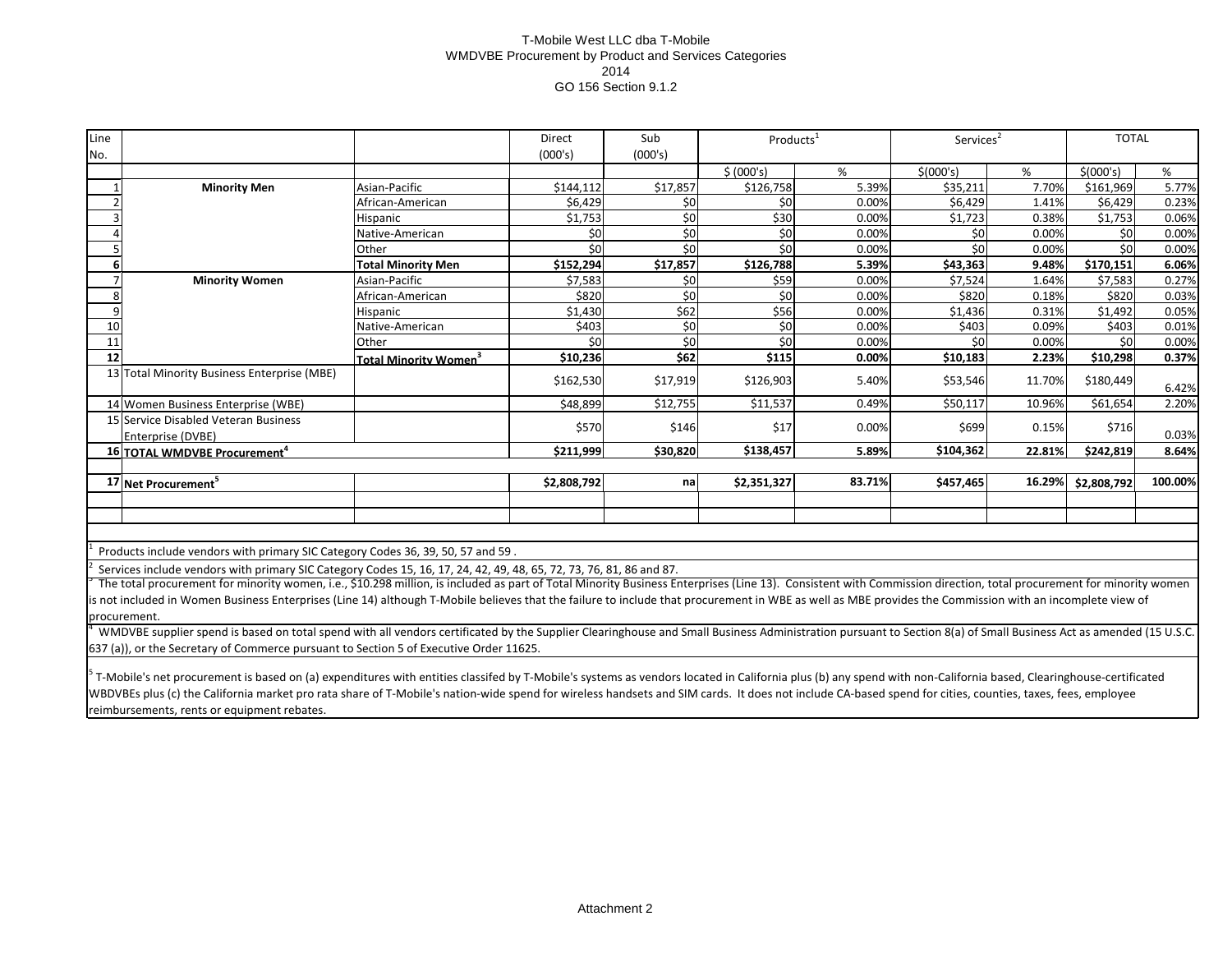### T-Mobile West LLC dba T-Mobile WMDVBE Procurement by Product and Services Categories - Detail 2014 GO 156 - Section 9.1.12

|                | <b>Product/Service Category</b>                  | <b>Primary SIC</b>    | <b>Minority</b>         | <b>Minority Women</b> | Women             | <b>Service Disabled</b>  | Total WMDVBE <sup>2</sup> |
|----------------|--------------------------------------------------|-----------------------|-------------------------|-----------------------|-------------------|--------------------------|---------------------------|
|                |                                                  | <b>Category Codes</b> | <b>Business</b>         | (WMBE)                | <b>Business</b>   | <b>Veteran Business</b>  |                           |
|                |                                                  |                       | <b>Enterprise (MBE)</b> |                       | <b>Enterprise</b> | <b>Enterprise (DVBE)</b> |                           |
|                |                                                  |                       |                         |                       | $(WBE)^1$         |                          |                           |
| 1              | Raw Materials/Construction/Industrial Services   | 15, 16, 17, 24, 49    | \$3,243                 | \$2,220               | \$5,418           | \$9                      | \$8,670                   |
| $\overline{2}$ |                                                  |                       | 0.12%                   | 0.08%                 | 0.19%             | 0.00%                    | 0.31%                     |
| 3              | <b>Finished Products Misc Goods</b>              | 39,50,57,59           | \$126,874               | \$116                 | \$11,447          | \$17                     | \$138,338                 |
| 4              |                                                  |                       | 4.52%                   | 0.00%                 | 0.41%             | 0.00%                    | 4.93%                     |
| 5              | Technical Equipment/Analysis Instruments         | 36                    | \$30                    | \$0                   | \$0               | \$0                      | \$30                      |
| 6              |                                                  |                       | 0.00%                   | 0.00%                 | 0.00%             | 0.00%                    | 0.00%                     |
| 7              | Transportation/Repair/Food                       | 42,76                 | \$0                     | \$0                   | \$653             | \$0                      | \$653                     |
| 8              |                                                  |                       | 0.00%                   | 0.00%                 | 0.02%             | 0.00%                    | 0.02%                     |
| 9              | <b>Professional Services</b>                     | 65,73,87,89,93        | \$46,183                | \$7,591               | \$43,982          | \$650                    | \$90,815                  |
| 10             |                                                  |                       | 1.64%                   | 0.27%                 | 1.57%             | 0.02%                    | 3.23%                     |
| 11             | Legal Services                                   | 81                    | \$288                   | \$207                 | \$154             | \$0                      | \$442                     |
| 12             |                                                  |                       | 0.01%                   | 0.01%                 | 0.01%             | 0.00%                    | 0.02%                     |
| 13             | Communications/Other Services                    | 72,86,48              | \$3,831                 | \$164                 | \$0               | \$40                     | \$3,871                   |
| 14             |                                                  |                       | 0.14%                   | 0.01%                 | 0.00%             | 0.00%                    | 0.14%                     |
| 19             | <b>SubTotal</b>                                  |                       | \$180,449               | \$10,298              | \$61,654          | \$716                    | \$242,819                 |
| 20             | <b>Percent of Net Procurement</b>                |                       | 6.42%                   | 0.37%                 | 2.20%             | 0.03%                    | 8.64%                     |
| 21             | Direct <sup>3</sup> Net Procurement <sup>4</sup> |                       | \$2,808,792             |                       |                   |                          |                           |
|                |                                                  |                       |                         |                       |                   |                          |                           |
| 22             | Renewable and non-renewable energy <sup>5</sup>  |                       | na                      | na                    |                   | na                       | na                        |
| 23             | Wireless<br>na                                   |                       |                         | na                    |                   | na                       | na                        |
| 24             | Broadband                                        | na<br>na              |                         | na                    | na                |                          |                           |
| 25             | SmartGrid                                        | na<br>na              |                         | na                    | na                |                          |                           |
| 26             | Rail Projects<br>na                              |                       |                         | na                    |                   | na                       | na                        |
|                |                                                  |                       |                         |                       |                   |                          |                           |
|                |                                                  |                       |                         |                       |                   |                          |                           |

1 The total procurement for minority women, i.e., \$10.298 million, is included as part of Total Minority Business Enterprises (Line 19). Consistent with Commission direction, total procurement for minority women is not included in Women Business Enterprises although T-Mobile believes that the failure to include that procurement in WBE as well as MBE provides the Commission with an incomplete view of procurement.

 $^2$  WMDVBE supplier spend is based on total spend with all vendors certificated by the Supplier Clearinghouse and Small Business Administration pursuant to Section 8(a) of Small Business Act as amended (15 U.S.C. 637 (a)), or the Secretary of Commerce pursuant to Section 5 of Executive Order 11625.

 $3$  T-Mobile's net procurement is based on (a) expenditures with entities classifed by T-Mobile's systems as vendors located in California plus (b) any spend with non-California based, Clearinghouse-certificated WBDVBEs plus (c) the California market pro rata share of T-Mobile's nation-wide spend for wireless handsets and SIM cards. It does not include CA-based spend for cities, counties, taxes, fees, employee reimbursements, rents or equipment rebates.

4 T-Moble does not currently track renewable and non-renewable energy procurement, wireless, broadband, smartgrid or rail projects by WMDVBE.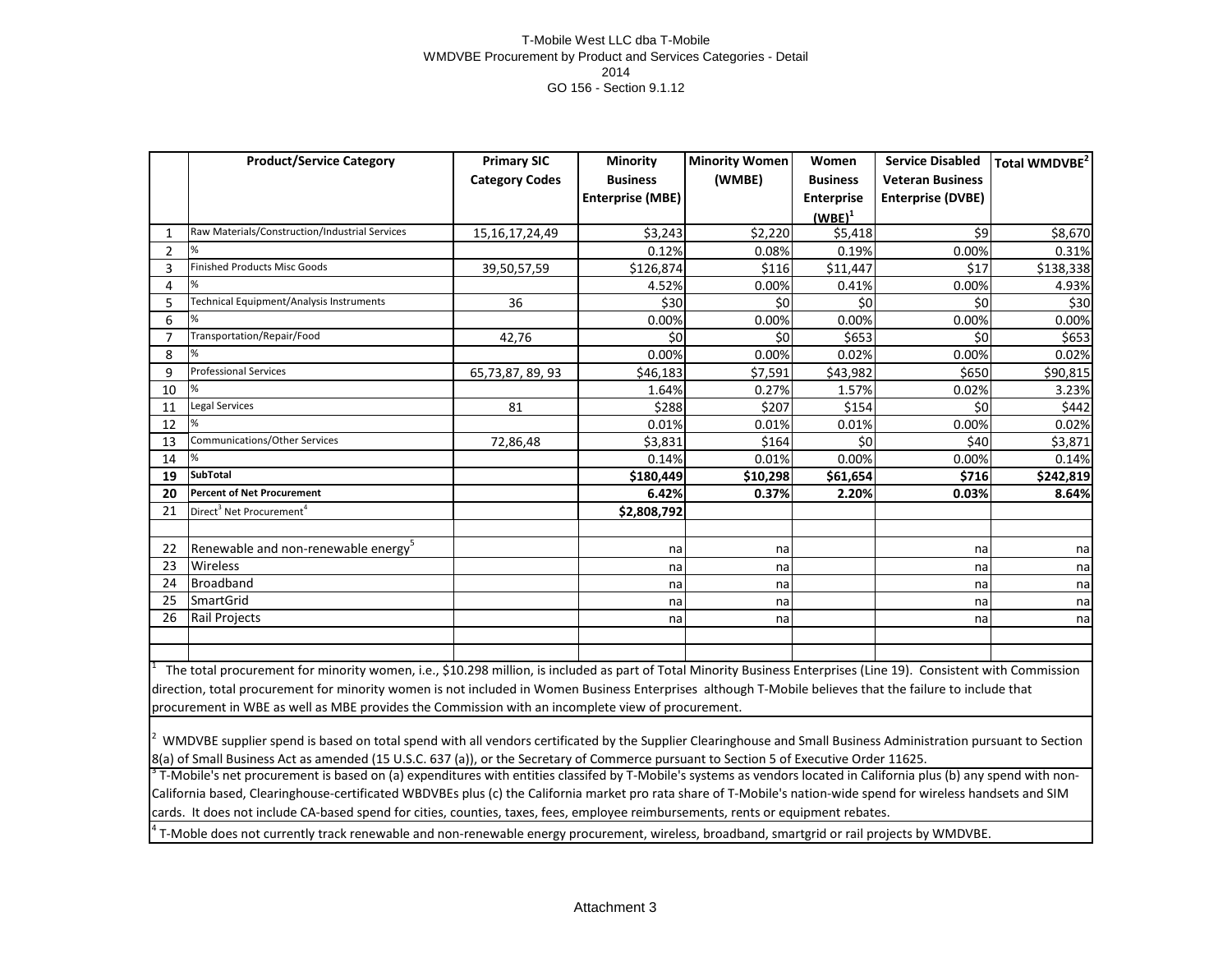### T-Mobile West LLC dba T-Mobile WMDVBE Annual Short, Mid and Long-Term Goals

GO 156 - Section 10.1.1

|      |                               | <b>SHORT-TERM GOALS</b> |       |                          |                         |                           |                         |                             |
|------|-------------------------------|-------------------------|-------|--------------------------|-------------------------|---------------------------|-------------------------|-----------------------------|
|      |                               |                         |       |                          |                         |                           |                         |                             |
|      |                               |                         |       |                          |                         |                           |                         |                             |
| Line |                               | <b>Minority</b>         |       | <b>Minority Business</b> | <b>Women Business</b>   | Subtotal Women,           | <b>Service Disabled</b> |                             |
| No.  |                               |                         |       | <b>Enterprise (MBE)</b>  | <b>Enterprise (WBE)</b> | <b>Minority Business</b>  | <b>Veteran Business</b> | Women, Minority,            |
|      |                               |                         |       |                          |                         | <b>Enterprises (WMBE)</b> | <b>Enterprise</b>       | <b>Disabled Veterans</b>    |
|      |                               |                         |       |                          |                         |                           | (DVBE)                  | <b>Business Enterprises</b> |
|      |                               |                         |       |                          |                         |                           |                         | (WMDVBE)                    |
|      |                               | Men                     | Women |                          |                         |                           |                         |                             |
|      | Services                      |                         |       |                          |                         |                           |                         |                             |
|      | 2 Administrative Services     | 0.18%                   | 0.18% | 0.35%                    | 0.30%                   | 0.65%                     | 0.08%                   | 0.7%                        |
|      | 3 Building Services           | 0.50%                   | 0.50% | 1.00%                    | 0.30%                   | 1.30%                     | 0.08%                   | 1.4%                        |
|      | 4 Professional Services       | 0.68%                   | 0.68% | 1.35%                    | 0.60%                   | 1.95%                     | 0.08%                   | 2.0%                        |
|      | 12 Subtotal<br>1.35%<br>1.35% |                         | 2.70% | 1.20%                    | 3.90%                   | 0.24%                     | 4.1%                    |                             |
|      |                               |                         |       |                          |                         |                           |                         |                             |
|      |                               |                         |       |                          |                         |                           |                         |                             |
|      |                               |                         |       |                          |                         |                           |                         |                             |
|      |                               | <b>Minority</b>         |       | <b>Minority Business</b> | <b>Women Business</b>   | Subtotal Women,           | <b>Service Disabled</b> |                             |
|      |                               |                         |       | <b>Enterprise (MBE)</b>  | <b>Enterprise (WBE)</b> | <b>Minority Business</b>  | <b>Veteran Business</b> | Women, Minority,            |
|      |                               |                         |       |                          |                         | <b>Enterprises (WMBE)</b> | <b>Enterprise</b>       | <b>Disabled Veterans</b>    |
|      |                               |                         |       |                          |                         |                           | (DVBE)                  | <b>Business Enterprises</b> |
|      |                               |                         |       |                          |                         |                           |                         | (WMDVBE)                    |
|      |                               | Men                     | Women |                          |                         |                           |                         |                             |
| 13   | Products                      |                         |       |                          |                         |                           |                         |                             |
|      | 14 Equipment                  | 2.65%                   | 2.65% | 5.30%                    | 1.20%                   | 6.50%                     | 0.05%                   | 6.6%                        |
|      | 15 Materials                  | 0.25%                   | 0.25% | 0.50%                    | 0.15%                   | 0.65%                     | 0.05%                   | 0.7%                        |
|      | 16 Supplies                   | 0.50%                   | 0.50% | 1.00%                    | 0.30%                   | 1.30%                     | 0.08%                   | 1.4%                        |
|      | 17 Technical Products         | 0.25%                   | 0.25% | 0.50%                    | 0.15%                   | 0.65%                     | 0.08%                   | 0.7%                        |
|      | 24 Subtotal                   | 3.65%                   | 3.65% | 7.30%                    | 1.80%                   | 9.10%                     | 0.26%                   | 9.4%                        |
|      | 25 TOTAL                      | 5.00%                   | 5.00% | 10.00%                   | 3.00%                   | 13.00%                    | 0.50%                   | 13.5%                       |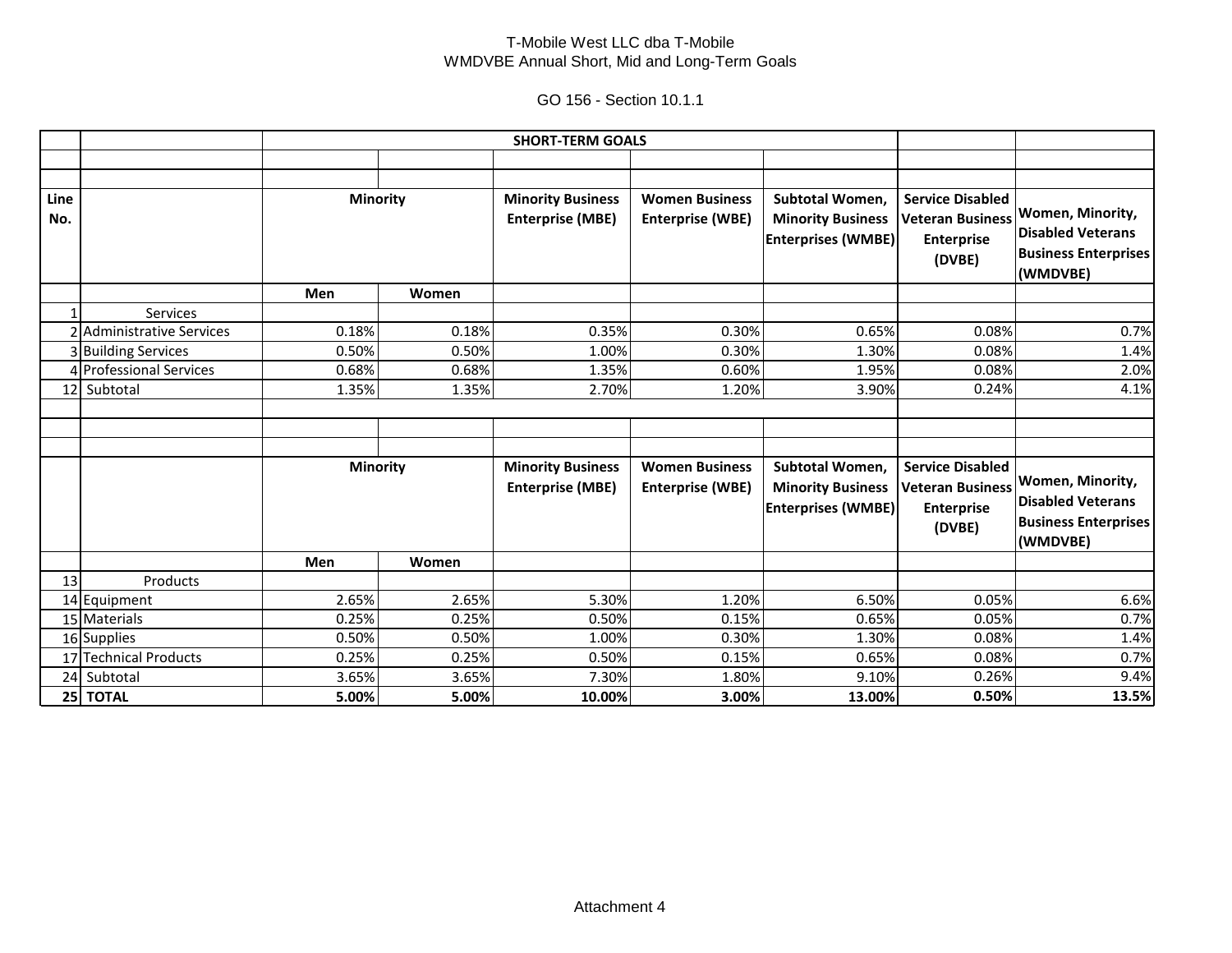### T-Mobile West LLC dba T-Mobile WMDVBE Annual Short, Mid and Long-Term Goals

GO 156 - Section 10.1.1

|             |                           |                 |       | <b>MID-TERM GOALS</b>                               |                                                  |                                                                          |                                                                                   |                                                                                         |
|-------------|---------------------------|-----------------|-------|-----------------------------------------------------|--------------------------------------------------|--------------------------------------------------------------------------|-----------------------------------------------------------------------------------|-----------------------------------------------------------------------------------------|
|             |                           |                 |       |                                                     |                                                  |                                                                          |                                                                                   |                                                                                         |
|             |                           |                 |       |                                                     |                                                  |                                                                          |                                                                                   |                                                                                         |
| Line<br>No. |                           | <b>Minority</b> |       | <b>Minority Business</b><br><b>Enterprise (MBE)</b> | <b>Women Business</b><br><b>Enterprise (WBE)</b> | Subtotal Women,<br><b>Minority Business</b><br><b>Enterprises (WMBE)</b> | <b>Service Disabled</b><br><b>Veteran Business</b><br><b>Enterprise</b><br>(DVBE) | Women, Minority,<br><b>Disabled Veterans</b><br><b>Business Enterprises</b><br>(WMDVBE) |
|             |                           | Men             | Women |                                                     |                                                  |                                                                          |                                                                                   |                                                                                         |
|             | Services                  |                 |       |                                                     |                                                  |                                                                          |                                                                                   |                                                                                         |
|             | 2 Administrative Services | 0.22%           | 0.22% | 0.44%                                               | 0.38%                                            | 0.81%                                                                    | 0.15%                                                                             | 1.03%                                                                                   |
|             | 3 Building Services       | 0.63%           | 0.63% | 1.25%                                               | 0.38%                                            | 1.63%                                                                    | 0.15%                                                                             | 1.84%                                                                                   |
|             | 4 Professional Services   | 0.84%           | 0.84% | 1.69%                                               | 0.75%                                            | 2.44%                                                                    | 0.15%                                                                             | 2.65%                                                                                   |
|             | 12 Subtotal               | 1.69%           | 1.69% | 3.38%                                               | 1.50%                                            | 4.88%                                                                    | 0.45%                                                                             | 5.5%                                                                                    |
|             |                           |                 |       |                                                     |                                                  |                                                                          |                                                                                   |                                                                                         |
|             |                           | <b>Minority</b> |       | <b>Minority Business</b><br><b>Enterprise (MBE)</b> | <b>Women Business</b><br><b>Enterprise (WBE)</b> | Subtotal Women,<br><b>Minority Business</b><br><b>Enterprises (WMBE)</b> | <b>Service Disabled</b><br><b>Veteran Business</b><br><b>Enterprise</b><br>(DVBE) | Women, Minority,<br><b>Disabled Veterans</b><br><b>Business Enterprises</b><br>(WMDVBE) |
|             |                           | Men             | Women |                                                     |                                                  |                                                                          |                                                                                   |                                                                                         |
| 13          | Products                  |                 |       |                                                     |                                                  |                                                                          |                                                                                   |                                                                                         |
|             | 14 Equipment              | 3.31%           | 3.31% | 6.63%                                               | 1.50%                                            | 8.13%                                                                    | 0.15%                                                                             | 8.23%                                                                                   |
|             | 15 Materials              | 0.31%           | 0.31% | 0.63%                                               | 0.19%                                            | 0.81%                                                                    | 0.15%                                                                             | 0.91%                                                                                   |
|             | 16 Supplies               | 0.63%           | 0.63% | 1.25%                                               | 0.38%                                            | 1.63%                                                                    | 0.15%                                                                             | 1.84%                                                                                   |
|             | 17 Technical Products     | 0.31%           | 0.31% | 0.63%                                               | 0.19%                                            | 0.81%                                                                    | 0.10%                                                                             | 1.03%                                                                                   |
|             | 24 Subtotal               | 4.56%           | 4.56% | 9.13%                                               | 2.25%                                            | 11.38%                                                                   | 0.55%                                                                             | 12.00%                                                                                  |
|             | 25 TOTAL                  | 6.25%           | 6.25% | 12.50%                                              | 3.75%                                            | 16.25%                                                                   | 1.00%                                                                             | 17.5%                                                                                   |